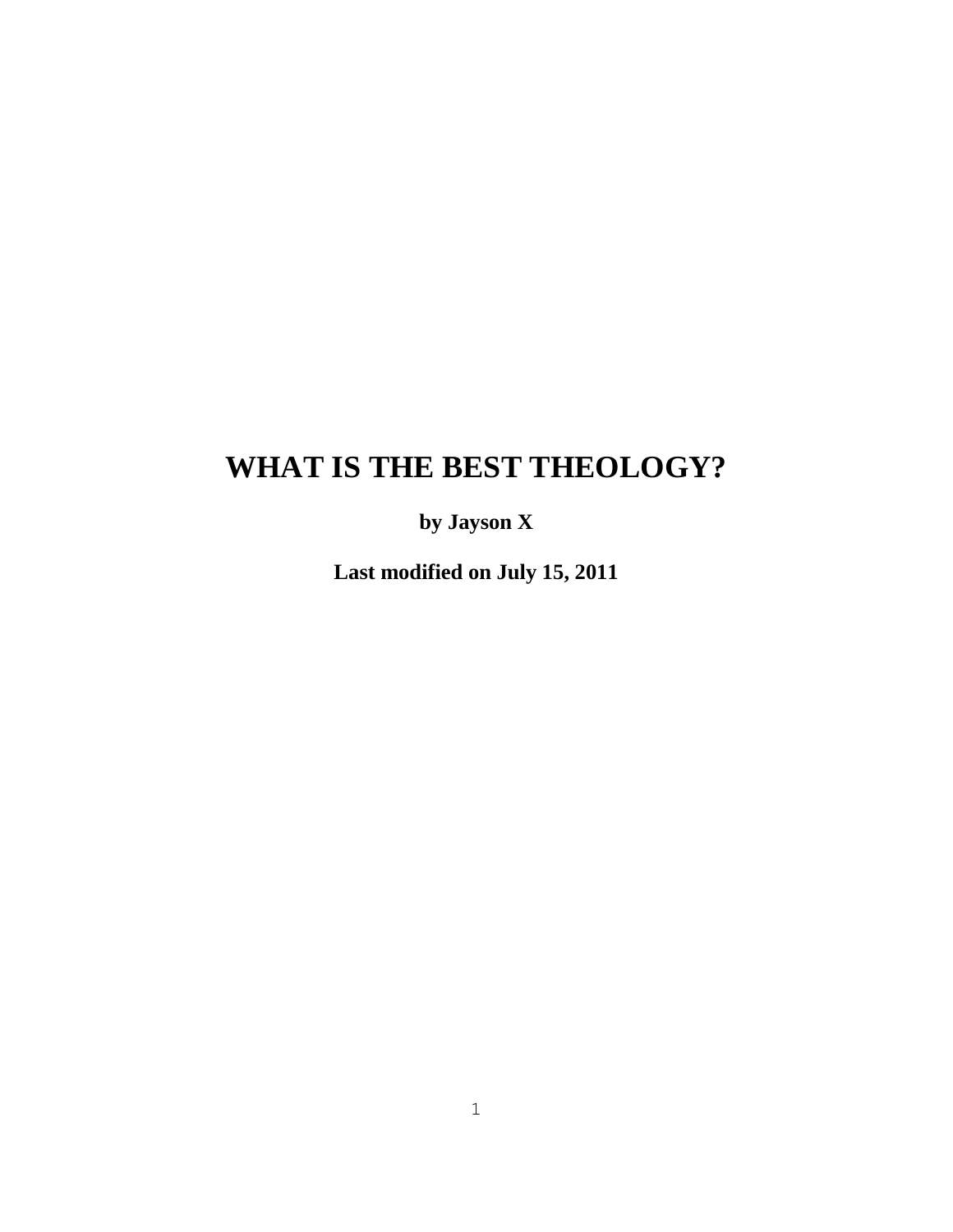#### **PART ONE: THE DEFINITIONS OF "BEST" AND "THEOLOGY"**

I have taught secondary school English for many years, and every year I try to get all my students to understand that a noun is a person, place, thing, or idea. George Washington, New York City, a desk, and Einstein's Theory of Relativity are all nouns. Now, I want to take this time to explore what the word "best" means, as in what is the best person, place, thing, or idea and why? The best of any group is the one that is most useful for a particular task. The reason is that we always have tasks to accomplish and some people, places, things, and ideas work better than others to accomplish those tasks.

For example, if I want to win a battle, it is better to have my army led by General George Washington than by the latest *Playboy* centerfold model; but if I want to have an extremely pleasant sexual encounter, it is better (at least for most men, and I happen to be a man) to mate with the model than the general. No disrespect at all intended toward Washington, whom I happen to esteem highly.

If I want to play baseball, a large field works better than my dining room. If I want to write a letter, a desk works better than a roller coaster. If I want to explain why time seems to slow down when objects approach the speed of light, Einstein's Theory of Relativity works better than Newtonian physics. Et cetera.

That having been said, let's turn our attention to theology. A theology can be defined as a system of beliefs about God, and God can be defined as the being who supposedly created the universe on purpose. Using these definitions, I want to answer the question, What is the best theology? In other words, what theology is the most useful?

"Useful for what?" you might ask. To answer this question, I will start by asking another question: What are theologies usually used for? When answering this question, let's ignore any evil uses of theologies, such as manipulating people, and focus on only good uses. This focus will help us determine the best theology rather than getting sidetracked discussing irrelevant details.

Theologies are usually used for trying to understand, describe, and believe the truth about God; and to promote virtue and happiness. So, if we determine what theology most promotes truth, virtue, and happiness, we determine the best theology.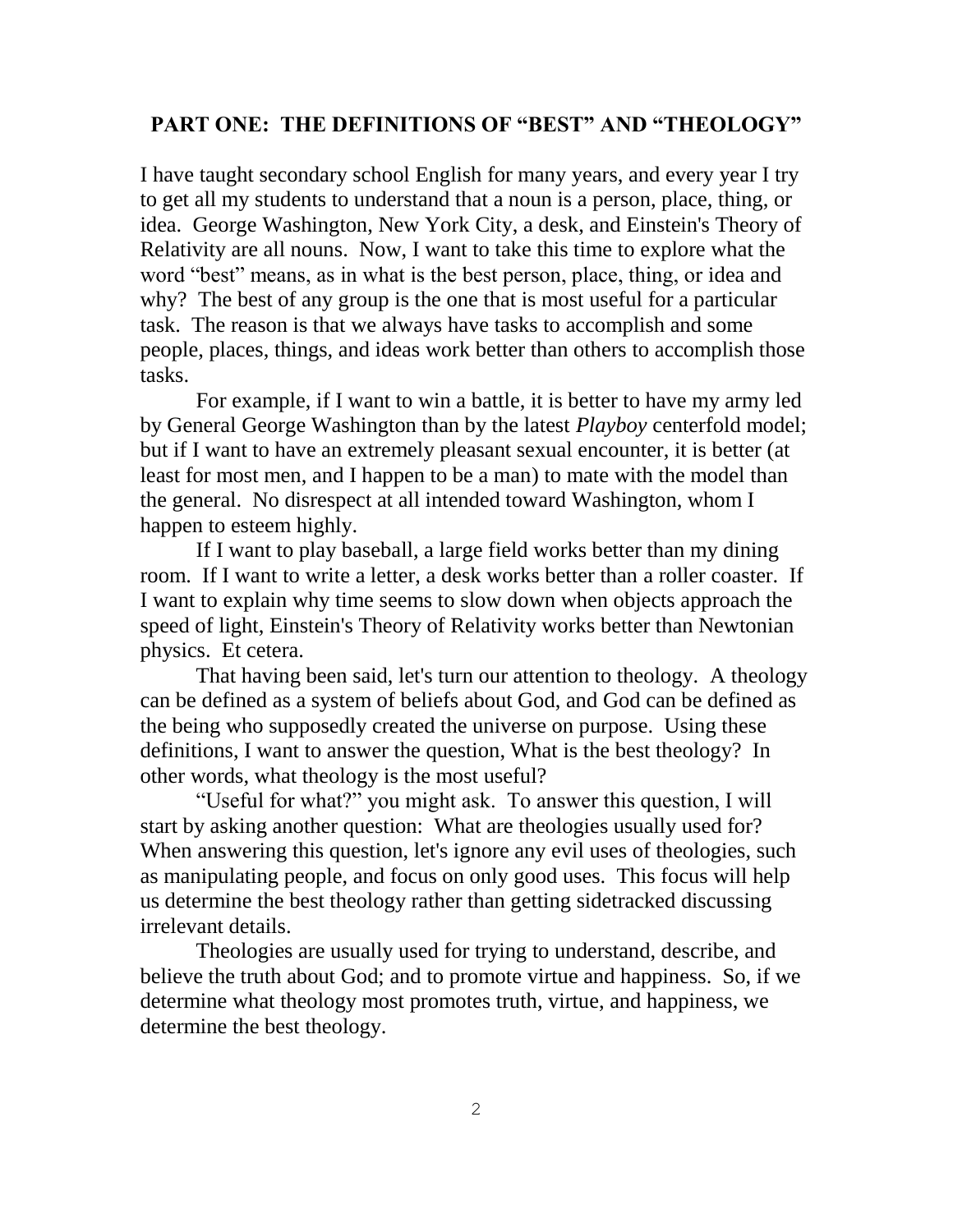Just about every human would agree that truth, virtue, and happiness are preferable to their opposites or their lack. Truth is preferable to falsehood or a lack of truth, virtue is preferable to vice or a lack of virtue, and happiness is preferable to misery or a lack of happiness. I happen to agree with the vast majority of humanity on this issue. Believing in the truth helps us deal with reality wisely, it feels more pleasant to be happy than not, and virtue promotes the happiness of the majority of people. So in this case, common sense is correct.

## **PART TWO: REASON-BASED THEOLOGIES ARE BETTER THAN FAITH-BASED THEOLOGIES**

Simply speaking, there are two main types of theologies to choose from: faith-based and reason-based. Faith is one's ability to believe something although it is not proven to be true; and reason is one's ability to perceive reality as honestly and completely as one can, and then make logical conclusions based on what one perceives. Believing in leprechauns requires faith, and believing in the moons around Jupiter requires reason.

Is it better to base one's beliefs on faith or reason? The answer is the latter for at least three reasons.

One, although one's reason is imperfect, it still is the best means to believe what is true and disbelieve what is false. Faith allows one to believe in leprechauns and anything else for that matter, but reason allows one only to believe that which is likely to be true.

Two, reason helps us deal with reality wisely while faith often causes us to deal with reality foolishly. Consider people's reactions to the disease polio, for example. At least since 1789, people have been suffering from this horrible "debility of the lower extremities" ("The History of Polio"). One common faith-way to deal with this awful disease is to try to pray it away. Simply speaking, prayer is an inexpensive and easy way for people to feel like they are solving a problem without actually solving it. Polio is not stopped by prayer. Polio was basically stopped by reason, though. By perceiving reality as honestly and completely as he could, and then making logical conclusions based on what he perceived, Jonas Salk was able to discover the first safe and effective polio vaccine.

Put simply, faith spreads polio and reason stops it. Faith spreads polio by discouraging scientific efforts to stop polio. If prayer works, why bother to do hard scientific research? If God controls every aspect of our lives—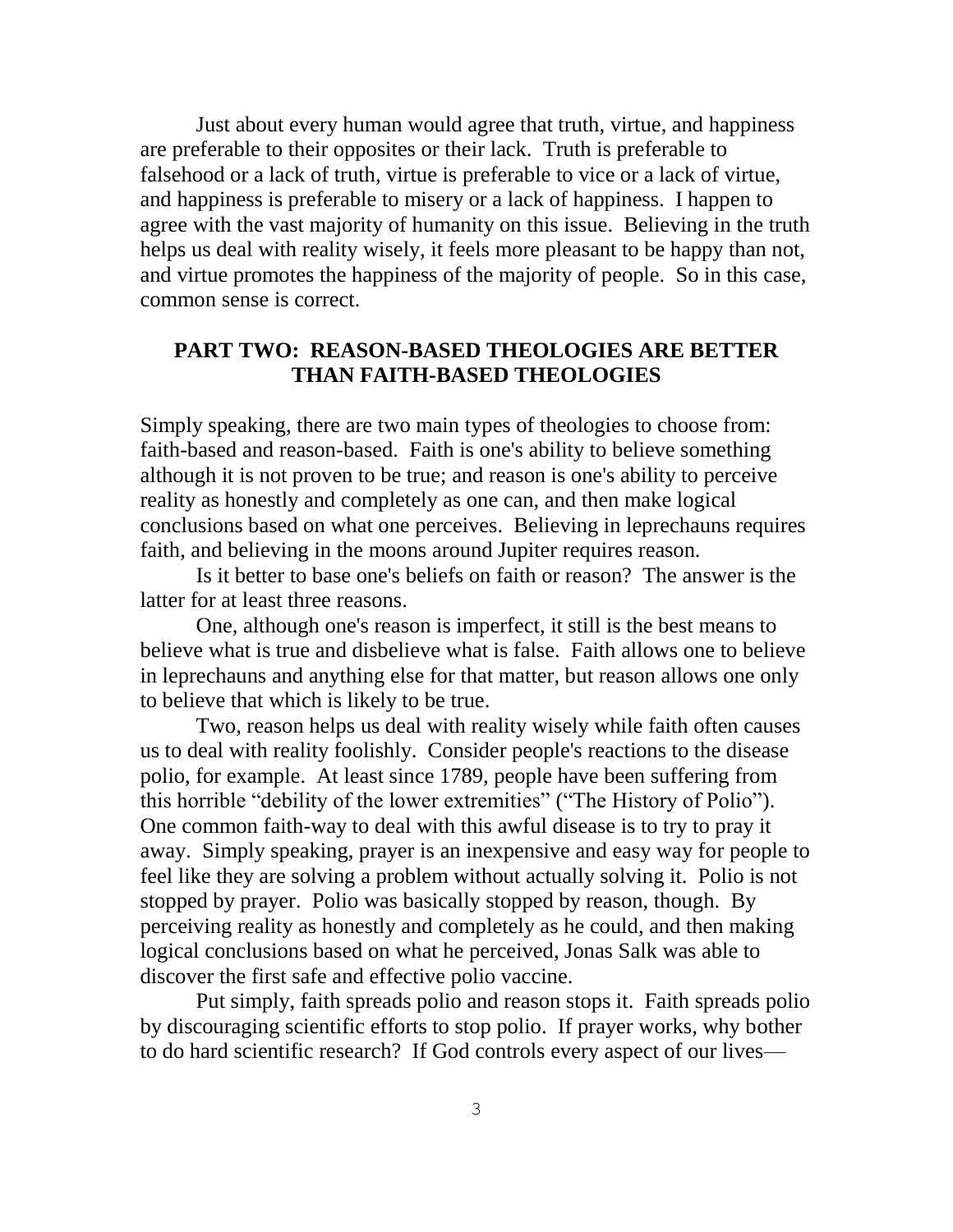including who gets a disease and who doesn't, and who lives and who dies why bother trying to contain the spread of polio? Faith convinces many people, far too many people, to simply pray and trust God rather than seriously use their reason to understand and solve important problems.

Three, reason helps us be more virtuous than faith. The Medieval witch-hunts, the trial of Galileo, the Spanish Inquisition, and the current Arab-Israeli conflict are all examples of evil caused largely by faith—or, if you prefer, a lack of reason.

What did reason tell Medieval Christians about witches? It told them that there is really no such thing as a witch. Most people accused of witchcraft are innocent, and the rest are lunatics or charlatans.

But what did faith tell Medieval Christians about witches? It told them that most people who were accused of witchcraft were probably witches and deserved to die. According to their supposedly holy book, the Bible, "A man or a woman who is a medium or a wizard shall be put to death" (Leviticus 20:27). Many thousands of innocent people were tortured and murdered as a result.

What did reason tell people about the theory that the Earth revolves around the sun? It told them that they should investigate the theory and prove it correct or incorrect. In either case, no one had to be threatened or harmed.

But what did faith tell Galileo's captors and their supporters? The sun goes around the Earth because the Bible says so. Psalm 93:1 boldly proclaims, "Yea, the world is established; it shall never be moved," and Joshua 10:12-13 adds, "Then spoke Joshua to the LORD in the day when the LORD gave the Amorites over to the men of Israel; and he said in the sight of Israel, 'Sun, stand thou still at Gibeon, and thou Moon in the valley of Ai' jalon.' And the sun stood still, and the moon stayed, until the nation took vengeance on their enemies. . . . The sun stayed in the midst of heaven, and did not hasten to go down for about a whole day." Thus, the Earth supposedly stands still while the sun and moon circle it. If Galileo had not recanted his heretical (but true) theory that the Earth orbited the sun, he would have been tortured and murdered by these followers of the supposed Prince of Peace.

What did reason tell people about the Spanish Inquisition? It told them that the Inquisition was wrong. No one deserves to be tortured or murdered just because they believe something. It doesn't matter if they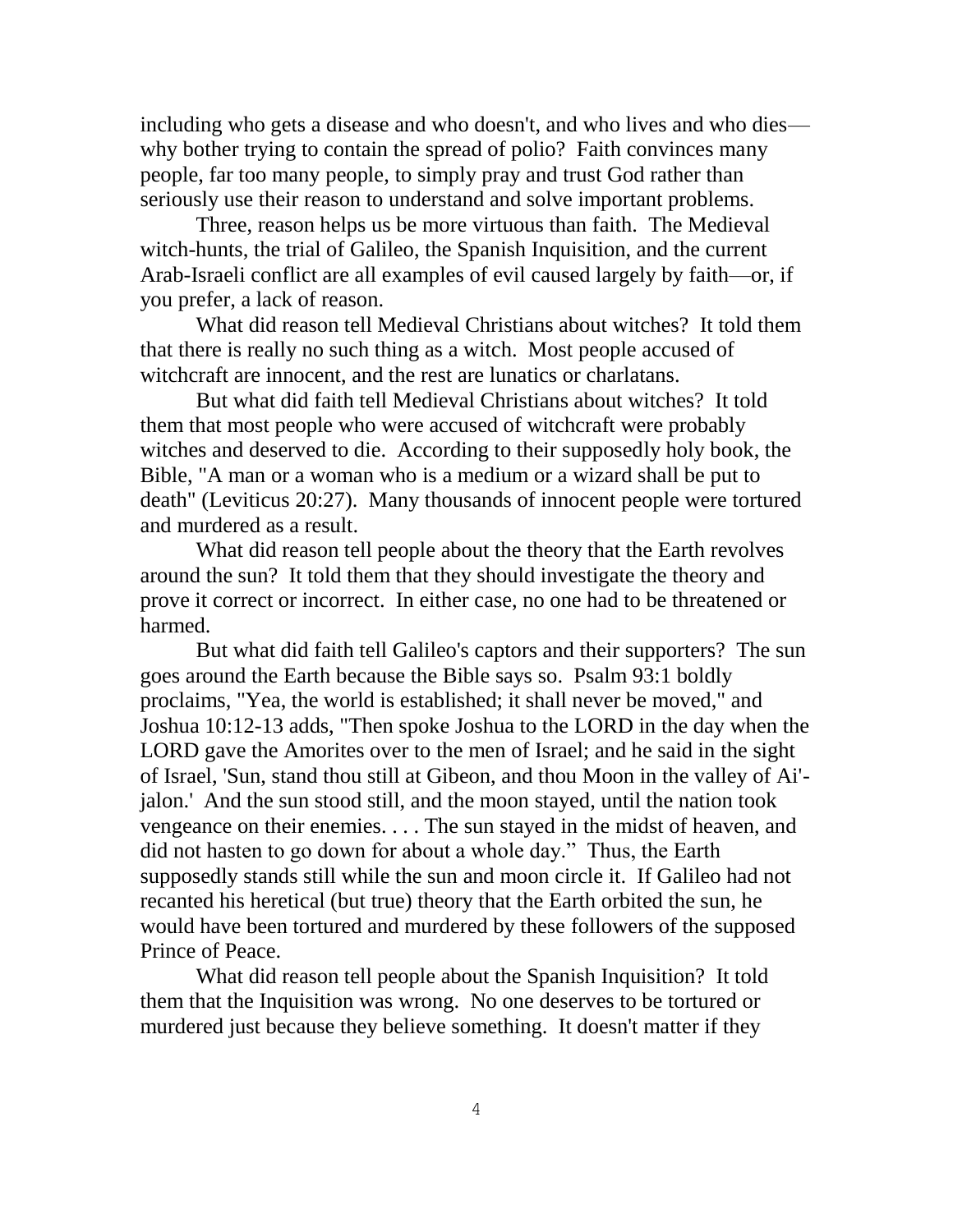believe in Judaism, Islam, a supposedly heretical type of Christianity, or whatever.

But what did faith tell most Spaniards about the Spanish Inquisition? It told them that everyone in the whole world should be a Roman Catholic Christian (in both belief and practice) and they should start that process right there in Spain.

What does reason tell us about the **ongoing** Arab-Israel conflict? It tells us that the conflict has much to do with religious stupidity. Simply speaking, despite the supposed secularism of most Zionists, the Israelis believe they are the Chosen People, so they took back some land from the Arabs. The Arabs, most of whom are Muslim, believe that this supposed Holy Land should belong to them because their religion is much better than Judaism.

But what does faith say? That depends on what religion, i.e. system of beliefs based on faith, you believe. If you are a Jew or a Christian, your religion might tell you that many Arabs should be killed and their land taken. Likewise, if you are a Muslim, your religion might tell you that many Israelis should be killed and their land taken.

Genesis 17:8 states that God gave Canaan to the descendants of Abraham forever, and much of the rest of the Bible teaches that the Jews are the descendants of Abraham. Deuteronomy 7:1-2 and 20:16-17 state that God commanded the Jews to murder—although some say that it can't be murder because God commanded it—all the inhabitants of Canaan. The Book of Joshua describes in detail how the Jews, aided by God, followed the divine command and settled the Promised Land.

Being Middle Eastern Gentiles, the Arabs are like the Canaanites; so the Jews have a Biblical justification to murder the Arabs in Canaan and steal their land—not that all (or even most) modern Jews choose to interpret the Bible that way, but too many do.

As for Christians, these Bible verses are also part of their supposedly holy book, and many Christians interpret them literally and consider them still applicable. This assertion is proven by the blind support that many American Fundamentalist Christians have for Israel, compared to the needs and wants of the Palestinians.

According to "What Does the Religion of Peace Teach About Violence<sup>[?]"</sup>, the Koran "contains at least 109 verses that call Muslims to war with nonbelievers." Then the site lists 39 of those verses and 16 hadiths. The first three of these Koran verses are 2:191-193, 2:244, and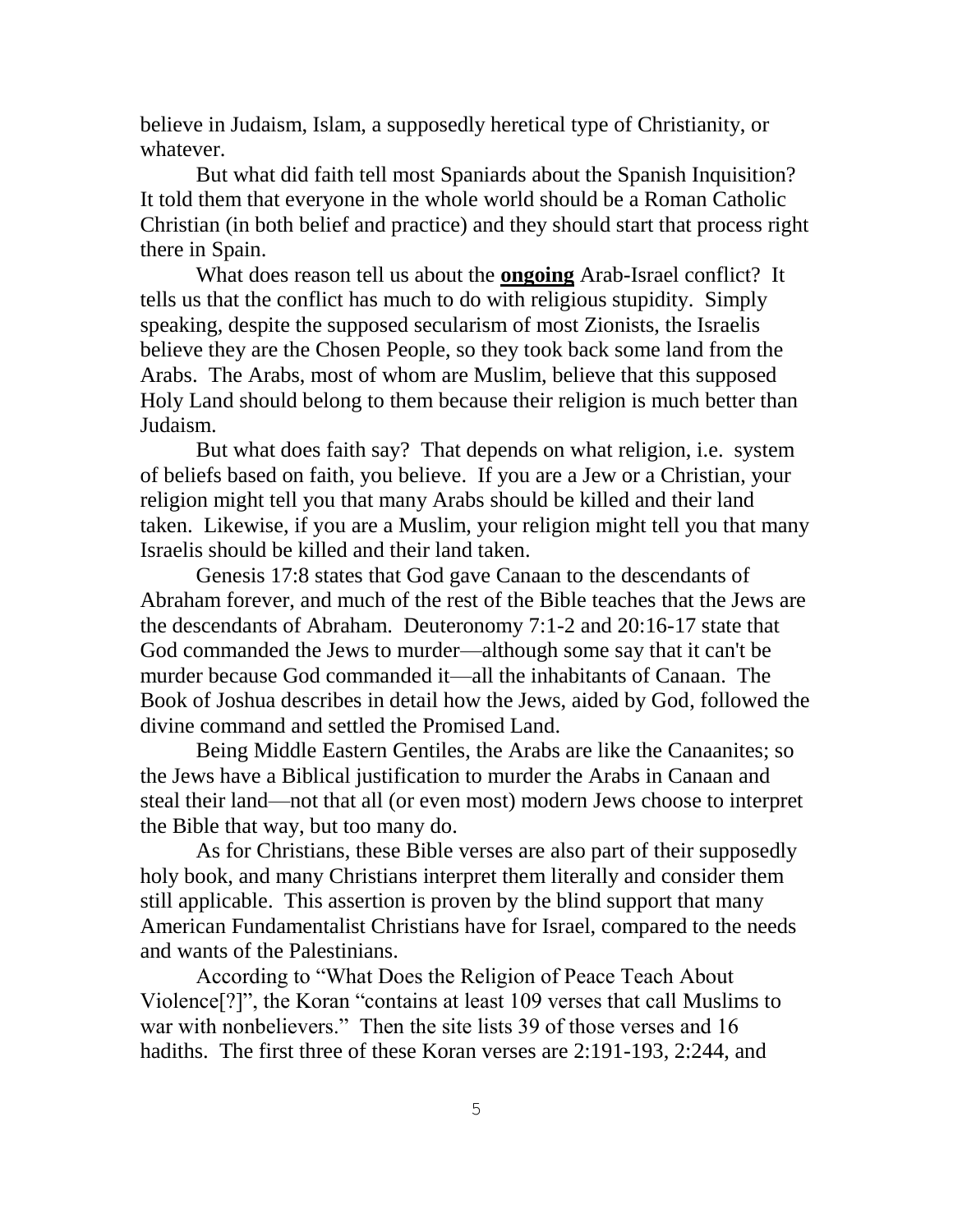2:216. Furthermore, according to "The Ultimate Goal of Islam," Koran verses 9:33, 48:28, and 61:9 are often interpreted by pious Muslims as God's command and prediction that Muslims should and will conquer the Earth. These verses state "the superiority and triumph of Islam over all religions." They "are found in the historical context of warfare and violence, so how can they fail to inspire violent fanatics?" (Arlandson).

So, simply speaking, we have determined that reason is good and faith is bad. Therefore, we can also dismiss all the faith-based theologies as bad compared to the reason-based theologies.<sup>1</sup> What are some popular faithbased theologies? Judaism, Christianity, Islam, and Hinduism, at least in their most common forms. Among other things, Judaism asserts that the Jews are God's Chosen People who deserve to own and live on the land of Canaan forever; Christianity asserts that Jesus of Nazareth is the Onlybegotten Son of God who atoned for humanity's sins through his sacrificial death on a cross; Islam asserts that, through the angel Gabriel, God gave the Koran to the Prophet Muhammad; and Hinduism teaches that there are many gods who are all just part of God.

There is no reasonable basis to believe these assertions. They are extraordinary claims without any extraordinary proof. Therefore, they, along with their associated theologies, should be dismissed as false.

### **PART THREE: DEISM IS THE BEST REASON-BASED THEOLOGY**

That leaves us to examine the reason-based theologies. As far as I know, there are only three completely reason-based theologies: Deism, Agnosticism, and Atheism. There is much discussion about what these theologies mean; and I am sure that many Deists, Agnostics, and Atheists would disapprove of even calling their particular belief system a theology. However, they are theologies because they are systems of belief about God.

Yes, I also know that many Deists, Agnostics, and Atheists don't like to admit that their particular way of thinking is a belief system, but it is. A belief is something that one accepts as true. Deists, Agnostics, and Atheists

<sup>1</sup> Some people might object here and ask, "Wasn't there once a Cult of the Supreme Being in revolutionary France that was a reason-based theology, and didn't it have something to do with the Reign of Terror?" To learn my response to this criticism, read A1 near the end of this essay.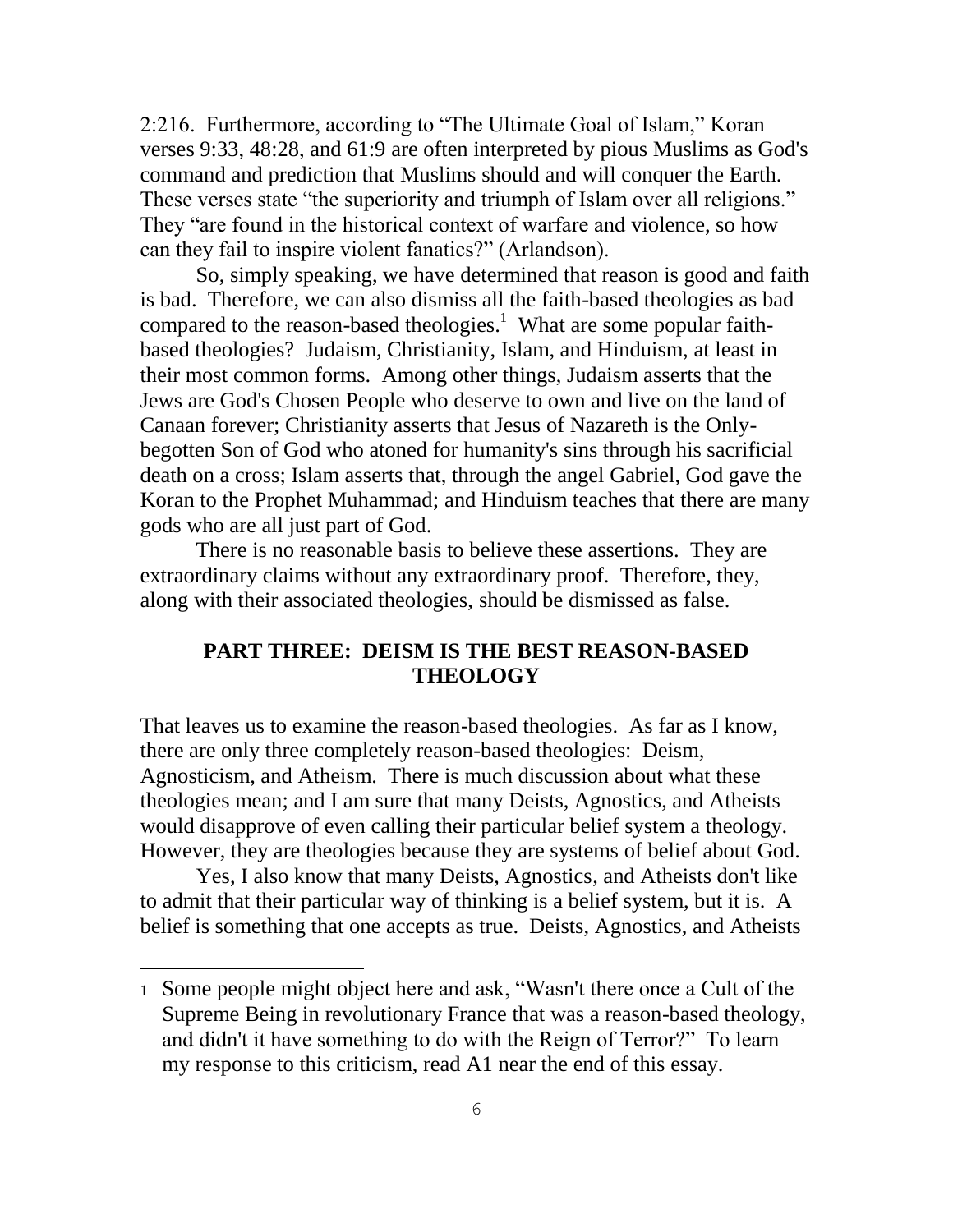all accept as true the assertion that they should base their opinions on reason. They also accept as true the consequences of their reasoning. In other words, they believe the belief that they should base their beliefs on reason and also believe that the consequences of their reasoning are true. That is at least a two-step belief process—belief in the method and belief in the conclusions. So Deism, Agnosticism, and Atheism are all belief systems.

For the sake of simplicity, I will propose and use the definitions which make sense to me, because I want to make sense here, not split hairs.

I define Deism as the philosophy that one should base all of one's beliefs on reason and reason leads one to conclude that God exists, or at least probably exists. I define Agnosticism as the philosophy that one should base all of one's beliefs on reason and reason leads one to conclude that one cannot conclude if God exists or not. And I define Atheism as the philosophy that one should base all of one's beliefs on reason and reason leads one to conclude that God does not exist, or at least probably does not exist.

Here, someone might argue that Agnosticism is not a belief system, and it does not come to a conclusion because it stops short of a conclusion. Once again, I say that Agnosticism is a belief system, because Agnostics believe that they should base their beliefs on reason, and they believe their conclusions, one of which is that they cannot conclude if God exists or not. This conclusion is paradoxical rather than contradictory. The paradox is that Agnostics conclude that they cannot conclude. Yet, that is how I am about a number of issues, such as whether there will be a large-scale nuclear war within the next 100 years or whether humanity will converse with intelligent extraterrestrials within the next 1,000 years. For now, I conclude that I cannot conclude if there will be or not, and I believe my conclusions.<sup>2</sup>

Please note that all these theologies are based on reason, I have defined them all fairly and in commonly understood ways, and I respect all three much more than I respect any faith-based theology. I called these theologies philosophies in my definitions because, although they focus primarily on the existence or non-existence of God, their assertions have ramifications far beyond that one issue. For example, if one bases all of

<sup>2</sup> Some people might object here and ask, "What should I do if I still disagree with this essay's definition of Deism, Agnosticism, and/or Atheism?" To learn my response to this criticism, read A2 near the end of this essay.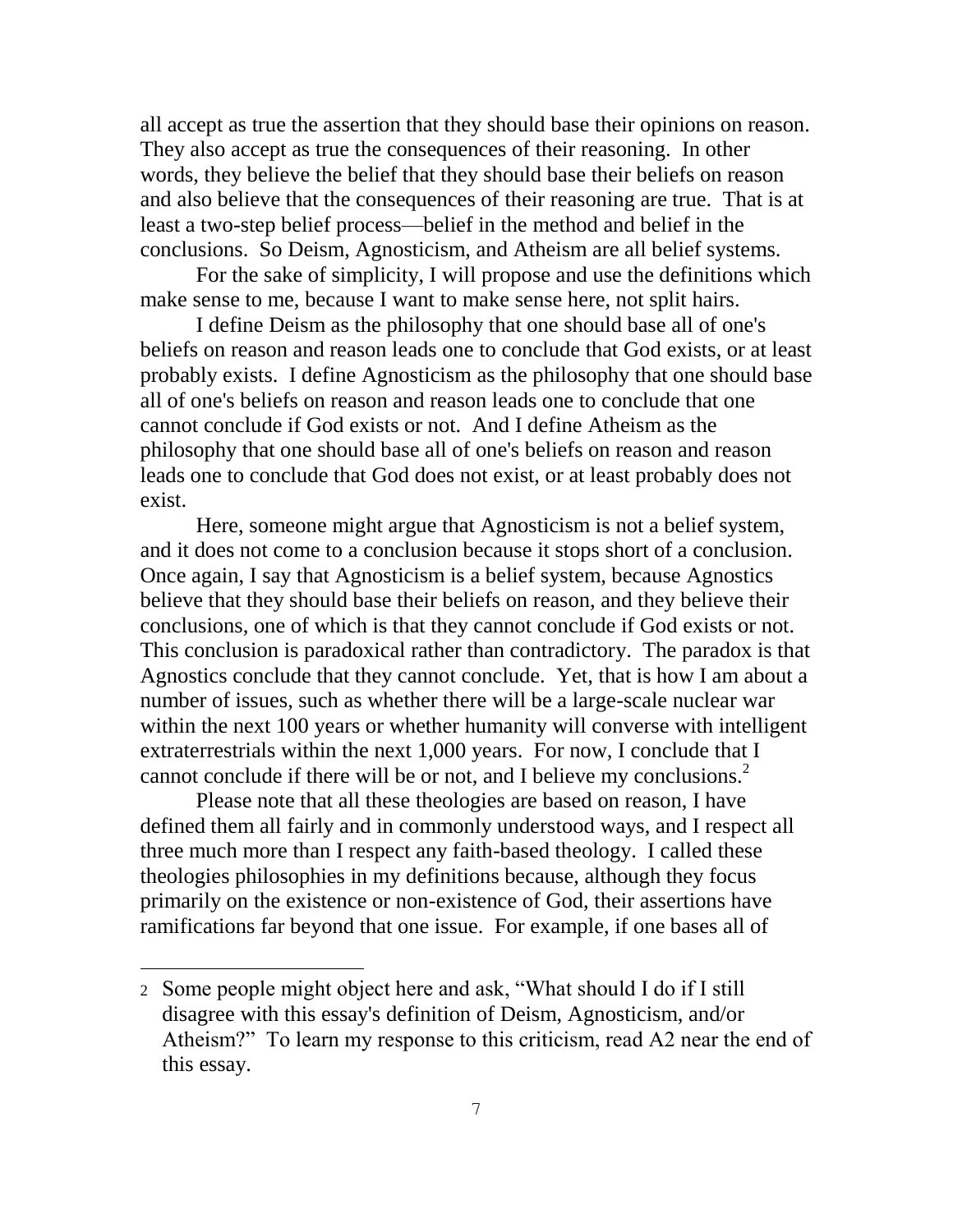one's beliefs on reason, one can only believe that which is reasonable; one cannot believe that which is unreasonable. Also, if God exists, as the Deists believe, many things are possible that would be impossible if God does not exist. I will expand on this fact latter in this essay.

The question now is, Which one of these three is the best theology? To make a long story short, I say that Deism is the best theology, because it is more useful for promoting truth, virtue, and happiness than the others.

## **PART FOUR: DEISM PROMOTES TRUTH MORE THAN AGNOSTICISM AND ATHEISM**

Deism promotes truth more than Agnosticism and Atheism because God probably exists. There are at least two or three intellectually compelling reasons to believe in the existence of God.

One, the universe seems created. The universe is complex, magnificent, and balanced. If it were an accident rather than a work of God, it would almost certainly be homogeneous, bland, and chaotic. For example, a haze of gray gas is likely to exist without being created but not all the complex, magnificent, and balanced galaxies, stars, planets, and creatures of the universe. Therefore, God almost certainly exists.

This assertion is especially obvious when we realize that our universe seems fine-tuned for life. For example, it has all the things to create and sustain life as we know it, including energy, water, and elements like carbon. It also has the proper amount of gravity. The gravitational constant is a physical constant involved in the calculation of the gravitational attraction between objects with mass. If the gravitational constant was stronger, the universe would have collapsed on itself by now. If it was weaker, the stars would have died out by now because they need much mass to burn.

Some physicists assert the Multiverse Theory to explain why our universe seems so fine-tuned for life without resorting to belief in God. They argue that there are probably many universes, maybe more than a trillion of them, and our universe is one of them.<sup>3</sup> At least one of those

<sup>3</sup> There are at least two acceptable definitions for the word *universe*: 1) Everything that exists that was created by God. That includes all the galaxies, stars, planets, and space that we perceive. 2) A realm of existence. In this essay, when I refer to the universe as one thing, I am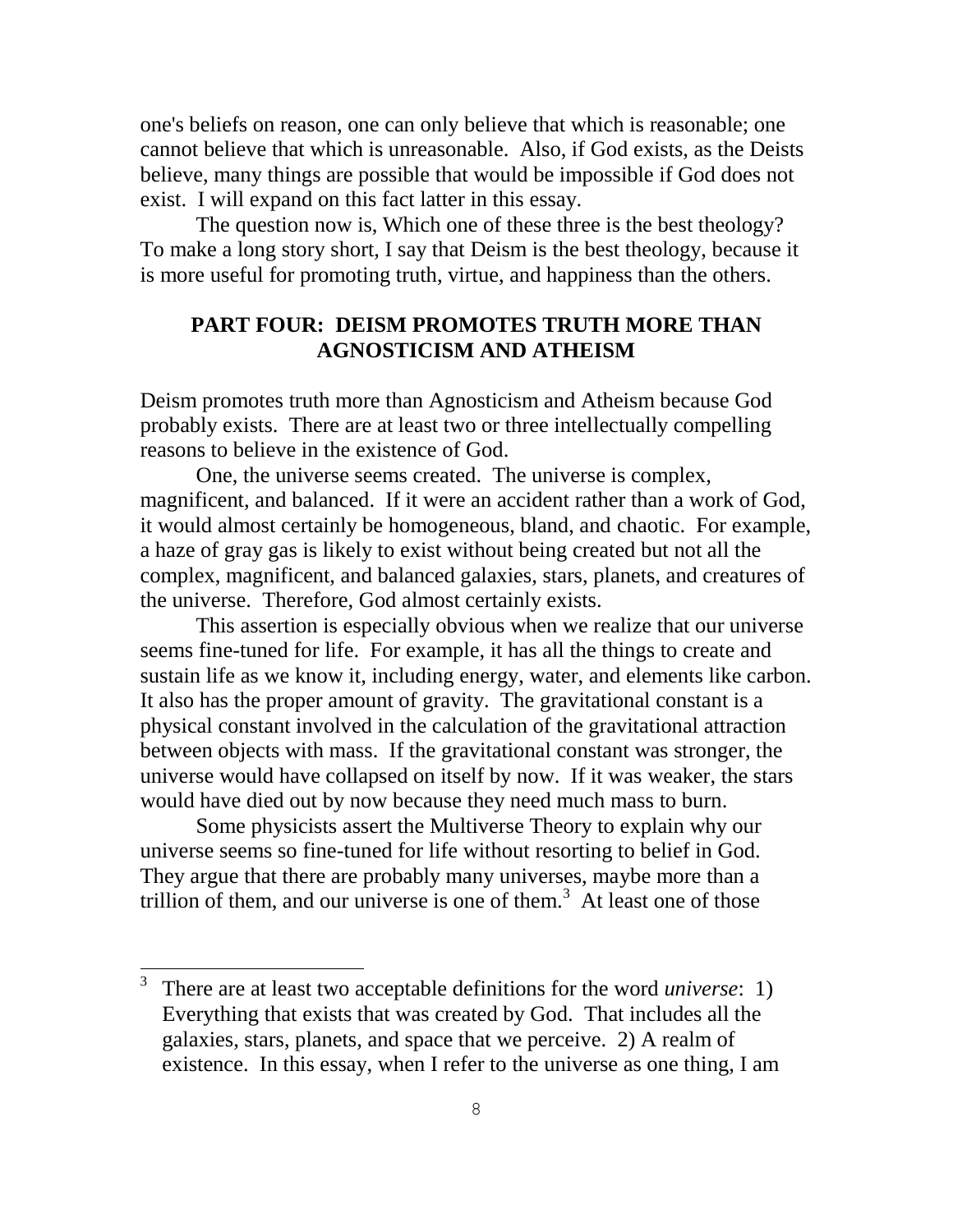universes should be perfect for life because each (or at least many) of the universes is at least a little different. So, suppose that there are a trillion universes in the Multiverse, and just one, our universe, is able to create and sustain life. "Big deal!" such Atheistic physicists would say. "That still leaves 999,999,999,999 without life."

The main reason that I reject the Multiverse Theory is that there is basically no evidence for it. No other universe has been scientifically proven to exist. Therefore, until such evidence is convincingly presented to me, I will continue to believe that this universe is the only universe that exists.

Two, everything came from something except the first cause, because there cannot be an infinite regression. Consider me for instance. What caused me to exist? Here is the probable chain of events as I understand it: I am a human who came from other humans, and the first humans came from apes, and the first apes came from some other kind of mammal, and the first mammal came from a reptile, and the first reptile came from an amphibian, and the first amphibian came from a fish, and the first fish came from some other kind of multi-celled aquatic creature, and the first multi-celled aquatic creature came from a single-celled aquatic creature, and the first singlecelled aquatic creature came from the Earth, and the Earth came from a nebula, and the nebula came from the Milky Way Galaxy, and the Milky Way Galaxy came from the Big Bang, and the Big Bang came from ... something. Was that something God or an accident? Because the universe seems created, I believe that that something is  $God.4$ 

Many Deists find that these two reasons, the Argument from Design and the First Cause Argument, are enough for them to believe in God, and they would strongly disagree with my third reason, which is soon to follow. Their disagreement is just fine with me. I will give you the answer that makes the most sense to me, not the answer that makes the most sense to a certain type of person who is not me.

Three, human existence has a strange quality to it—a quality that makes it seem purposefully created. We experience great joys and sorrows,

j.

using the first definition; and when I refer to more than one universe, I am using the second definition.

4 Some people might object here and ask, "Where did God come from?" To learn my response to this criticism, read A3 near the end of this essay.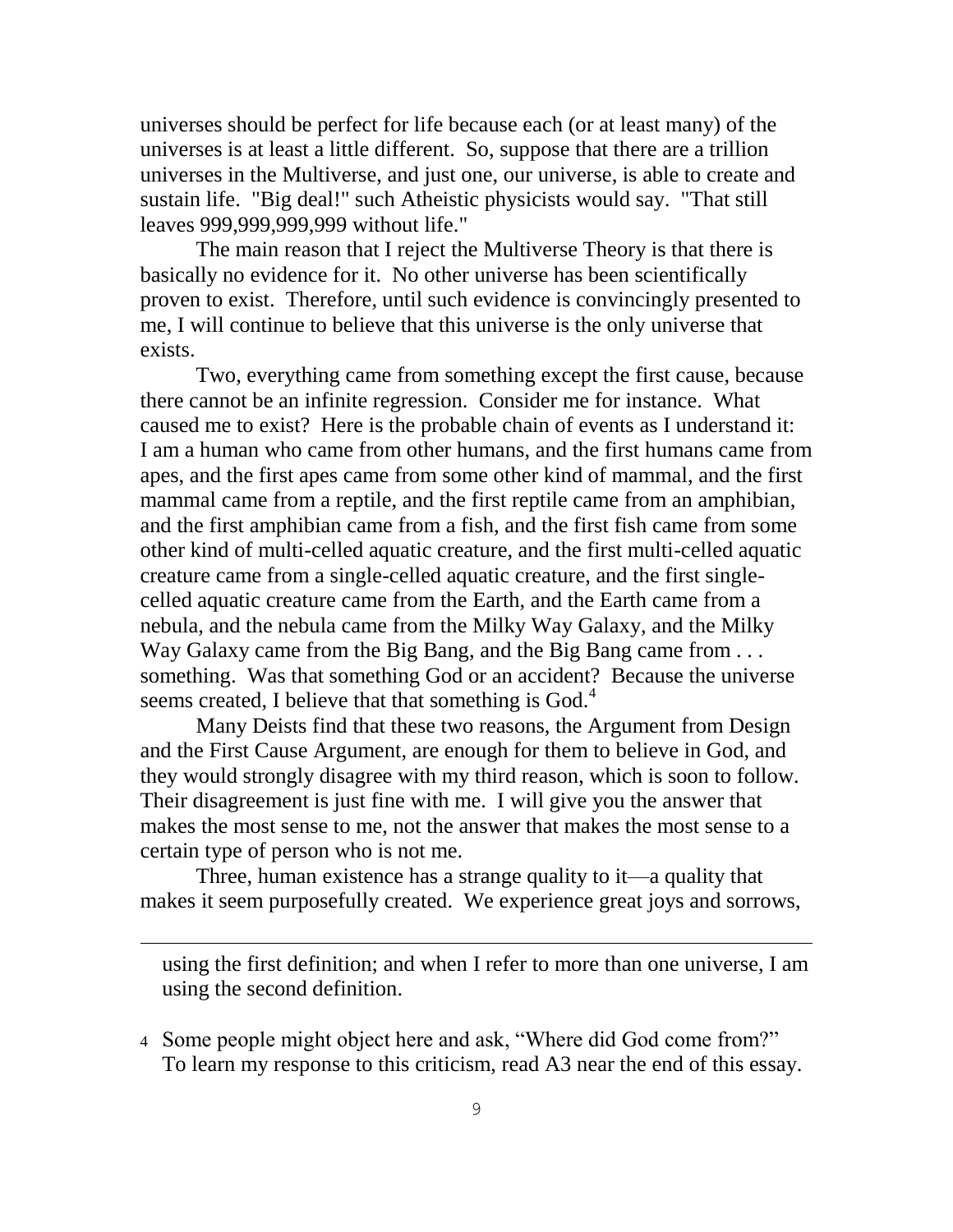and sometimes coincidences can be so meaningful that they seem planned by something supernatural like God. Shakespeare seemed to have noticed this strange quality of human life too, as illustrated in Act II, Scene vii, Lines 139-166 of *As You Like It*:

"All the world's a stage, And all the men and women merely players: They have their exits and their entrances; And one man in his time plays many parts, His acts being seven ages. At first the infant, Mewling and puking in the nurse's arms. And then the whining school-boy, with his satchel And shining morning face, creeping like snail Unwillingly to school. And then the lover, Sighing like furnace, with a woeful ballad Made to his mistress' eyebrow. Then a soldier, Full of strange oaths and bearded like the pard, Jealous in honour, sudden and quick in quarrel, Seeking the bubble reputation Even in the cannon's mouth. And then the justice, In fair round belly with good capon lined, With eyes severe and beard of formal cut, Full of wise saws and modern instances; And so he plays his part. The sixth age shifts Into the lean and slipper'd pantaloon, With spectacles on nose and pouch on side, His youthful hose, well saved, a world too wide For his shrunk shank; and his big manly voice, Turning again toward childish treble, pipes And whistles in his sound. Last scene of all, That ends this strange eventful history,

Is second childishness and mere oblivion,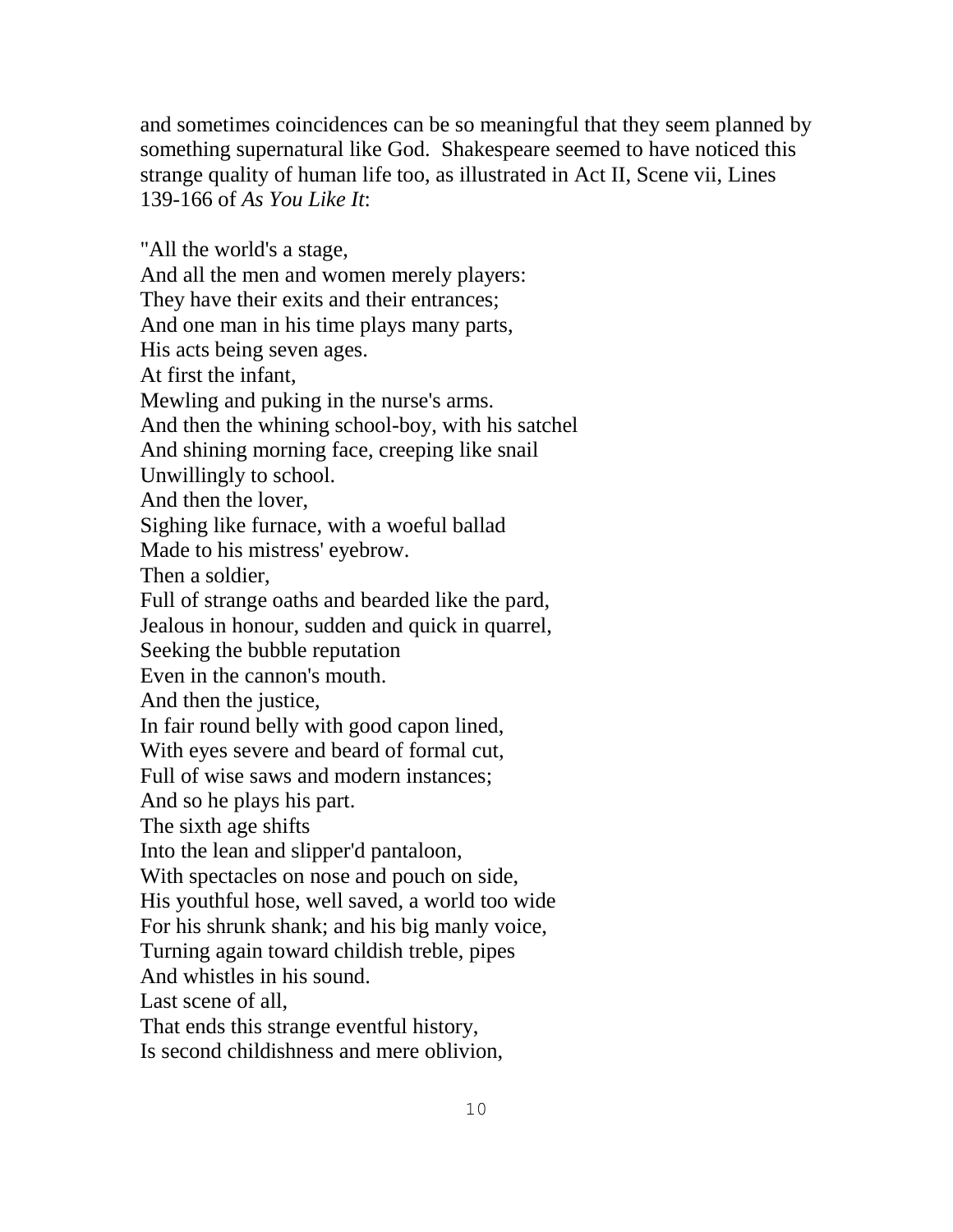Sans teeth, sans eyes, sans taste, sans everything."

If all the world is a stage and we are merely players, then someone  $(God)$  created the stage and players for some reason.<sup>5</sup> The universe in general and one's life in particular probably follow some kind of plot, which was also created by God. I am not saying that we do not have freewill or that everything is predetermined. I believe that we do have freewill to a large extent and most things happen by pure chance. However, I believe that God has established the general way that the universe, including humanity, will work and occasionally tinkers around with it to get the desired result.

Human history is so much like a play. People do much good and accomplish great things. People also do much evil and accomplish many horrible things. There are amazing heroes, incredible villains, and lots of people in between.

There is also a fascinating balance between progress, regress, and repetition. Humanity has progressed from the Stone Age to the Space Age. It has also progressed from savagery to decent civilizations in many nations. However, it seems that for every two steps humanity takes forward, it takes one step back. For example, Western Civilization has largely escaped the superstition of the Dark Ages, but religious fundamentalism, bigotry, and ignorance are on the rise in the United States of America. (Yet one more reason to promote Deism!)

And, of course, the old saying has much truth: "The more things change, the more they stay the same." People are basically the same now as they were when humanity first migrated from Africa. We still create and destroy, love and hate, progress and regress, promote life and destroy it, et cetera. Life is one heck of a play, and God is one heck of a playwright!

Here, someone might claim that Agnosticism is more likely to be true than Deism because Agnosticism does not assert the existence or non-existence of God. It just asserts that one cannot conclude if God exists or not. My argument against this is that one can conclude that God exists or at least probably exists, and this conclusion is like many other reasonable conclusions.

<sup>5</sup> Some people might object here and ask, "Why is it more likely that there is only one God rather than two or more Gods?" To learn my response to this criticism, read A3 near the end of this essay.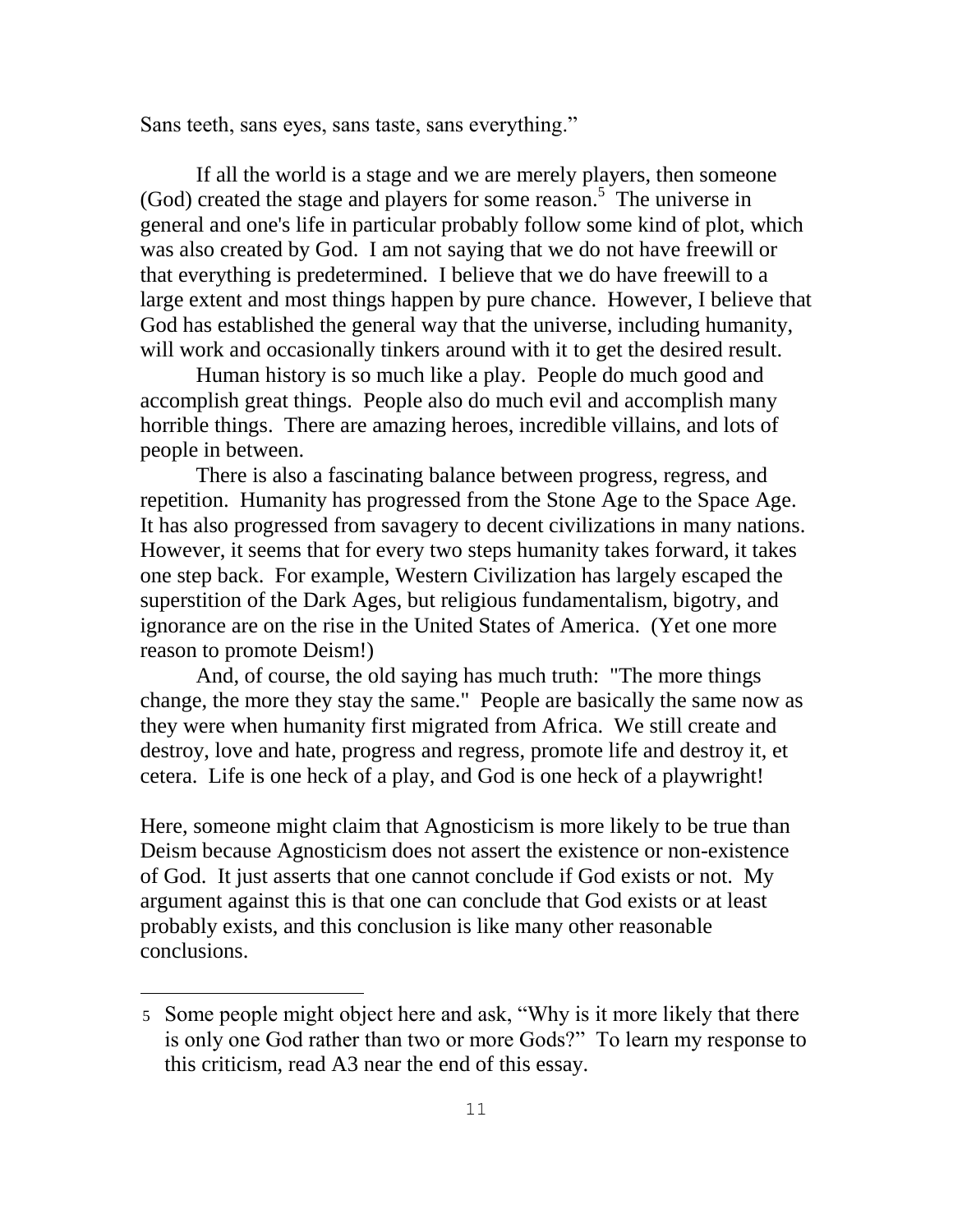The truth is that we know very little with absolute certainty. Knowing with absolute certainty means that we cannot be sane and doubt what we know. At most, I can only think of three things that I know with absolute certainty: 1) I exist; 2) I perceive, feel, and think; and 3) mathematics remains constant. These facts alone belong to The Absolutely Certain Level of Knowledge.

Everything else can be doubted. I am real, but the whole universe beyond myself might be my hallucination. For example, I can doubt that the keyboard I am typing on exists. Perhaps some scientist is prodding my brain in a laboratory somewhere and making me think that I am typing on a real keyboard. Any doubt, whether probable or not, is enough to disqualify something from the category of what is absolutely knowable. I do not absolutely know the keyboard exists or that I am typing on it.

Obviously, you absolutely know something I do not. You absolutely know that you exist. However, you cannot absolutely know that I exist. Perhaps you have made yourself believe that someone else wrote this essay, but the truth is that you wrote it in your imagination. Maybe you are the only existent being—God Itself—and you want to believe others exist so that you will not be bored and lonely.

Having defined the first level of knowledge, The Absolutely Certain Level, it is time to define the second level of knowledge, The Deductive Level. Into this category belong all things we accept as true because we perceive them and/or they logically explain known facts. Either way, we use deduction to accept things as true which might not be true. I deduce that this keyboard is real because I can see it, touch it, hear its keys click when I press them, and this belief is not an extraordinary claim.

We have to believe in things in The Deductive Level in order to enjoy life and cope well with its challenges. We can't just be small "a" agnostic (not knowing) about everything. As far as I know, we have to have theories and hypotheses about every assertion we know of to deal with them wisely, or at least relatively wisely. These theories and hypotheses do not have to be well-developed and articulated, but they do have to be there, somewhere in our brain.

The third level of "knowledge" is The Faith Level. The Faith Level of "Knowledge" does not have knowledge at all. It only has unproven and unlikely beliefs that are accepted as knowledge (known truths) by the believer, even though these beliefs are probably false. However, one can still believe an assertion in The Faith Level of "Knowledge" and still be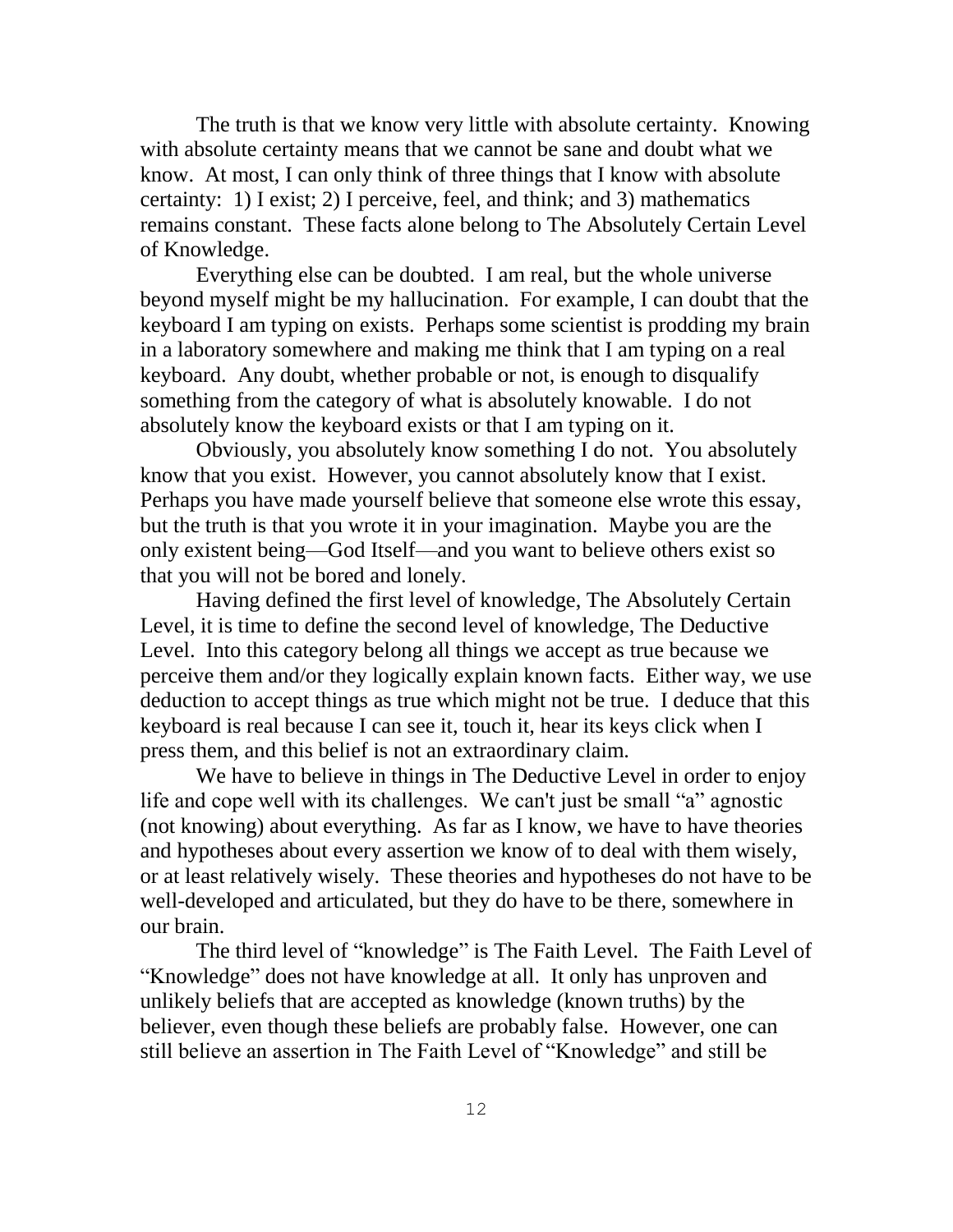sane. The assertions of this level can be accepted as true by sane people who were indoctrinated to believe them and/or want to believe them. Unfortunately, many (if not most) humans are often skilled at finding false reasons to support their cherished beliefs.

The fourth and final level of "knowledge" is The Insane Level. The assertions in this level are so obviously wrong that one cannot be sane and believe them.

On a scale of 1 to 10, 10 being the most, how much credulity does it take to believe certain assertions? (Here, I define credulity as one's willingness to believe and one's lack of skepticism. This definition is somewhat different than most people's definition, but credulity is the closest word that I know to the idea I am discussing.) The following is my estimation. The number to the left is the assertion level, and the number to the right is the credulity level. The lower the assertion level, the less credulity it takes to believe.

- 1. Oneself exists: 0
- 2. My keyboard exists: 1
- 3. The stranger walking outside my window exists: 2
- 4. The Great Wall of China exists: 3
- 5. God exists: 4
- 6. God does not exist: 5
- 7. The Loch Ness Monster exists: 6

8. The Incarnation, Atonement, Resurrection, Ascension, and Second Coming are all true: 7.

- 9. The Flying Spaghetti Monster exists: 8.
- 10. We all live in a yellow submarine: 9.
- 11. Oneself does not exist: 10.

So, where should I draw the line between reasonable and unreasonable beliefs? I draw it between Assertion Level 6 and 7. Although not as reasonable as Deism, Atheism is a reasonable belief for at least one reason: God has never, to the best of my knowledge, come out of hiding and spoken to all mortal humans in an obvious and direct way. However, believing that the Loch Ness Monster exists is an unreasonable belief because it is an extraordinary claim without extraordinary proof.

The Loch Ness Monster is supposed to be something like a large species of dinosaur trapped for millions of years in a lake in Scotland. There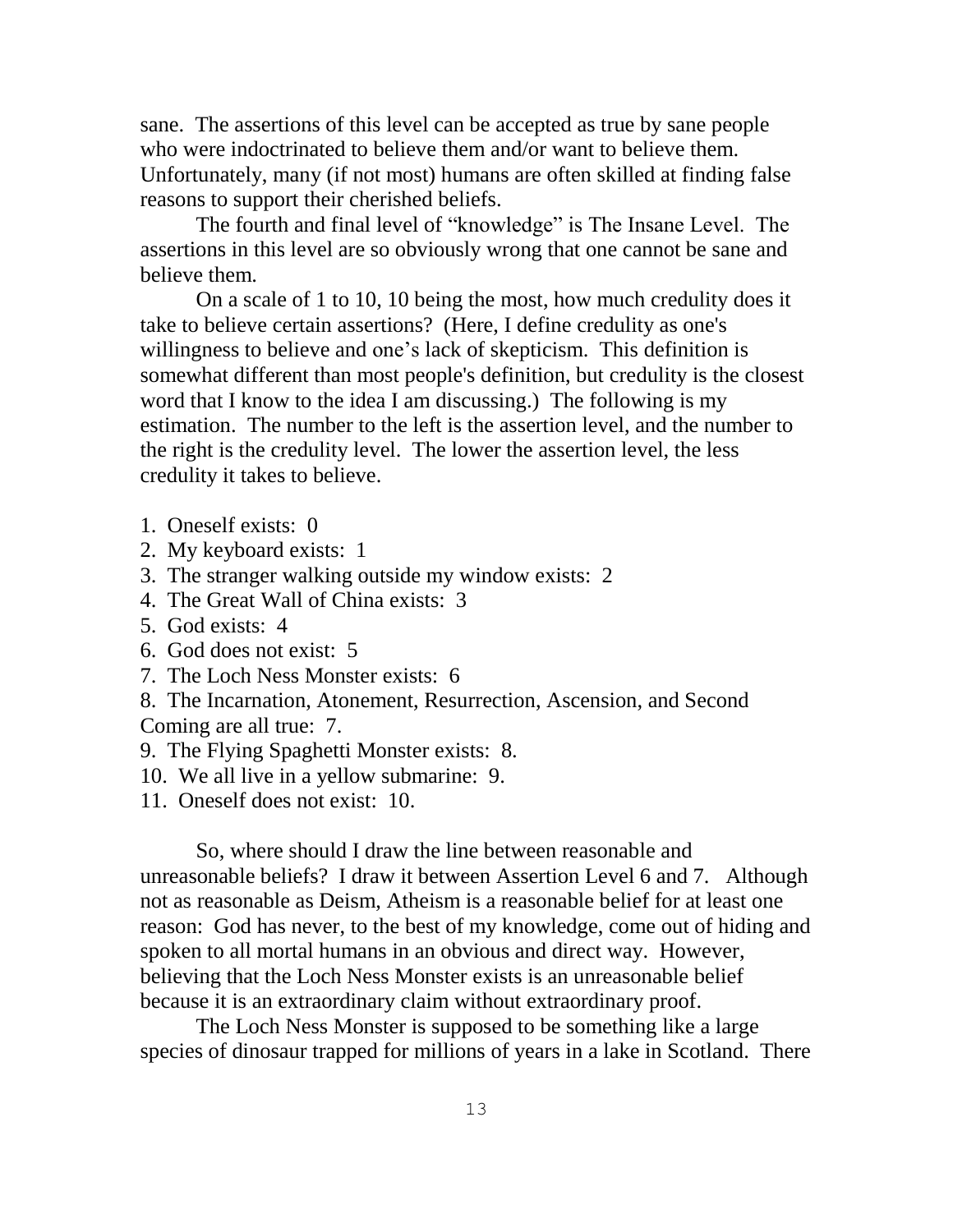have been supposed sightings and photographs of it, but there has not been a Loch Ness Monster captured alive or even found dead for that matter. A live Loch Ness Monster or a relatively fresh Loch Ness Monster corpse would be extraordinary proof that the creature does exist, yet such proof will almost certainly never be found. For decades if not for centuries, many people have spent much time trying to find such proof and failed. Searching for the Loch Ness Monster in Scotland is like searching for a leprechaun in Ireland. It won't be found because it does not exist.

With all this in mind, Assertion Level 1 belongs to The Absolutely Certain Level of Knowledge; Assertion Levels 2 through 6 belong to The Deductive Level of Knowledge; Assertion Levels 7 and 8 belong to The Faith Level of "Knowledge"; and Assertion Levels 9 through 11 belong to The Insane Level of "Knowledge."

A. The Absolutely Certain Level of Knowledge

Assertion Level 1: Oneself exists.

B. The Deductive Level of Knowledge

Assertion Level 2: My keyboard exists.

Assertion Level 3: The stranger walking outside my window exists.

Assertion Level 4: The Great Wall of China exists.

Assertion Level 5: God exists.

Assertion Level 6: God does not exist.

C. The Faith Level of "Knowledge"

Assertion Level 7: The Loch Ness Monster exists.

Assertion Level 8: The Incarnation, Atonement, Resurrection, Ascension, and Second Coming are all true.

D. The Insane Level of "Knowledge"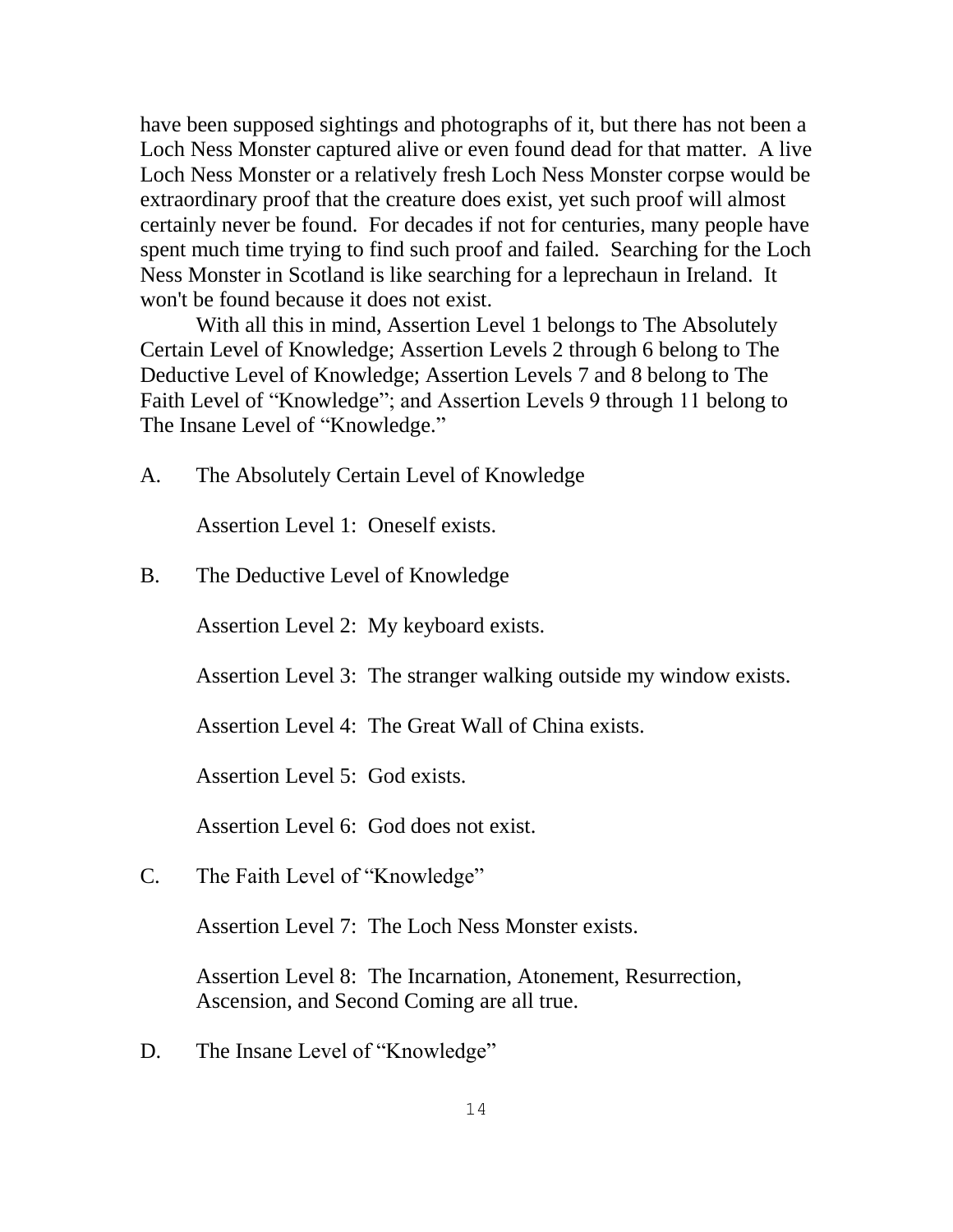Assertion Level 9: The Flying Spaghetti Monster exists.

Assertion Level 10: We all live in a yellow submarine.

Assertion Level 11: Oneself does not exist.

### **PART FIVE: DEISM PROMOTES VIRTUE MORE THAN AGNOSTICISM AND ATHEISM**

Virtue means doing what is good, and good means treating living creatures the way that they should be treated. Deism promotes virtue more than Agnosticism and Atheism for at least one reason: If God exists, God might reward relatively good humans after death and punish relatively evil humans after death. In other words, if God exists, true justice is likely to exist. True justice is when all creatures get exactly what they deserve. Since true justice obviously does not happen before death, it must happen after death for it to exist; and only God has the power to make true justice a reality.

Because they believe in God, Deists can honestly believe in true justice and use that belief to motivate them to be more virtuous than they would be otherwise. Yes, it is good to do good for goodness sake, but many people do whatever they want to do as long as they believe that they will not be punished for doing it. However, God almost certainly sees and knows everything, and God is almost certainly more good and just than even the best human being who ever lived, because God created everything that is good and God is not likely to be outdone by any of God's creations in doing anything worth doing. Moving fast, being strong, being intelligent, knowing facts, being wise, and being virtuous are all worth doing. In other words, they are all good things. Yes, there are some relatively fast, strong, intelligent, knowledgeable, wise, and virtuous humans. God, however, is almost certainly faster, stronger, more intelligent, more knowledgeable, wiser, and more virtuous by far than any human.

That is why I confidently believe that God will give true justice to every creature who dies. God has the power and the justification to do so, the most virtuous people I know would do so, and God will not be outvirtued by any of God's creations. I say that God has the power because God created the universe in the first place, and I say that God has the justification because death is the opportunity to give a creature a new start. At death, the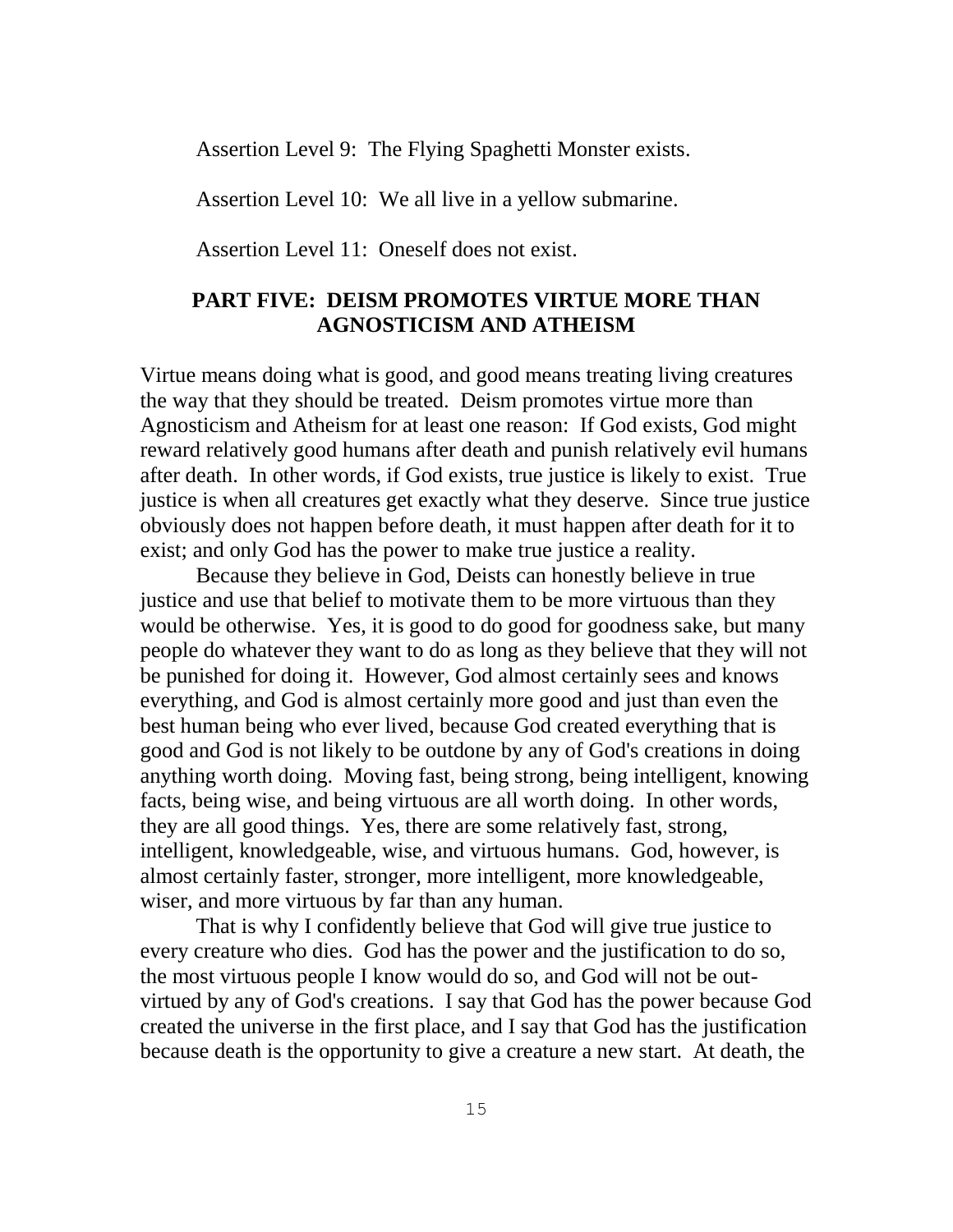life that a creature lived in this universe ends—a life that has probably served its purpose. If there is life after death, death is the beginning of a new life with a new purpose. It is also an opportune time to give the dead creature exactly what he, she, or it earned in this life.

I believe that this life is like taking a test. Testing requires time; and after a test is turned in, it gets graded. Then, simply speaking, the students who deserve a good grade receive a good grade and the students who deserve a bad grade receive a bad grade.

This life requires time; and after it ends with death, God has proven facts to justly reward or punish us. Then, those of us who deserve to be rewarded will be rewarded, and those of us who deserve to be punished will be punished.

I know that many people, even many Deists, disbelieve and/or dislike the idea of reward and punishment after death, or, in some cases, even conscious existence after death. However, I am convinced that if God is completely virtuous, God must make these things a reality.

Imagine that you are a very gifted video-game designer and that you made a video game in which computer creatures in a computer world actually learn, think, feel pleasure, and unjustly suffer—creatures much like us humans in this universe. It would be un-virtuous of you to let those creatures unjustly suffer without compensating them with much pleasure; and if you were un-virtuous in any way, you would obviously not be completely virtuous.

God is like the imaginary video-game designer, and this universe is like the computer world. Simply speaking, all of us suffer unjustly before death, and many of us suffer unjustly more than we experience pleasure. So God has an obligation to compensate us with much pleasure. If God does not adequately compensate us in this life—and in the case of many of us, God doesn't—God must make us consciously exist after death in order to do so. Thus, if there is conscious existence after death, God might be completely virtuous; and if there is not conscious existence after death, God is not completely virtuous.

Furthermore, God gave us the ability to freely choose to do good and evil deeds. Since God gave us this ability and God has the knowledge and power to justly reward and punish us, God must also justly reward and punish us to be completely virtuous. Otherwise, God is unjust; and one cannot be completely virtuous if one is unjust.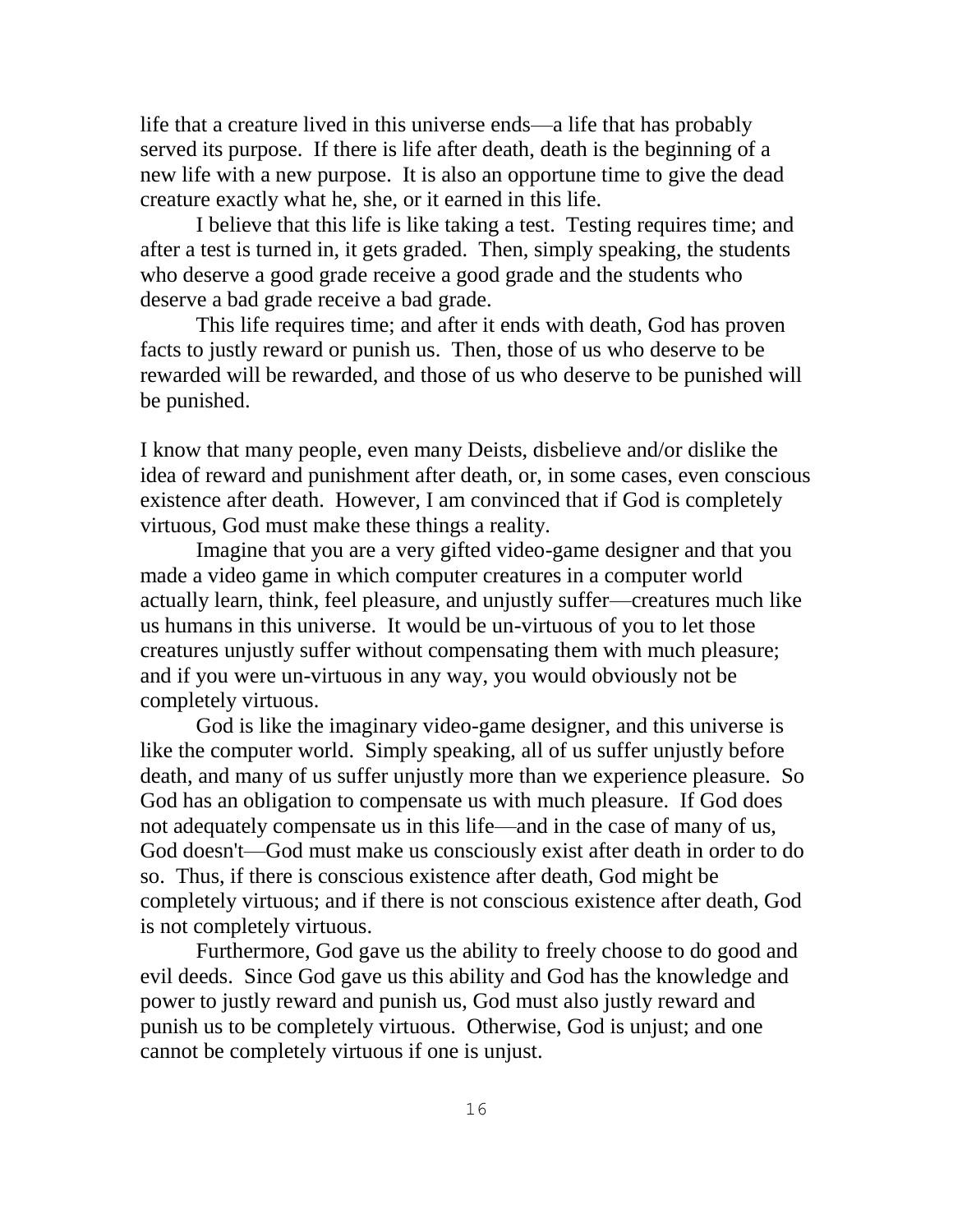Suppose that Hitler and Gandhi's commonly believed reputations are well deserved. Hitler was very evil, and Gandhi was very good. It would be unjust (a form of not being virtuous) to reward both with the same amount of pleasure forever, as soon as they died. Hitler deserves to be punished, and Gandhi deserves to be rewarded. Then, maybe after Hitler becomes as virtuous as Gandhi, Hitler might deserve to be rewarded like Gandhi. But, as far as I know, that would take much time, love, punishment, and repentance for Hitler.

Let's try another example. Suppose that there is a very evil man named Terrence who kidnapped a sweet three-year-old boy named Phillip in order to torture him until he dies. Twenty years pass, and every day Terrence gleefully tortures Phillip, making Phillip's life a living hell. No one but Phillip, God, and Terrence hear Phillip's constant cries of agony and see his once healthy body increasingly mutilated, scarred, rotted, and emaciated.

Both Terrence and Phillip die at the same moment, twenty years after the kidnapping. Thus, Terrence has purposefully done much evil, experiencing much perverse joy in the process; and Phillip has basically only known misery for his entire life. Is it right for Terrence not to be punished? No! Justice demands that he be punished. Is it right for Phillip to live such a horrible life only to cease consciously existing? No! Justice demands that he be compensated after death. Does God have the power and justification to punish Terrence and reward Phillip? Yes! If God is completely virtuous, God will do so.

The conclusion to this section of the essay is almost unnecessary to say, but I will say it anyway. Because neither Agnosticism nor Atheism teach that God exists, neither Agnosticism nor Atheism can motivate people to be virtuous the way that Deism can.

### **PART SIX: DEISM PROMOTES HAPPINESS MORE THAN AGNOSTICISM AND ATHEISM**

Deism promotes happiness more than Agnosticism and Atheism for at least two related reasons: one, Deism promotes virtue; and two, Deism promotes the belief in the possibility of conscious existence after death while encouraging us to strive to make this life as good as we can make it before we die. Here, "this life" means the universe and our experience in it.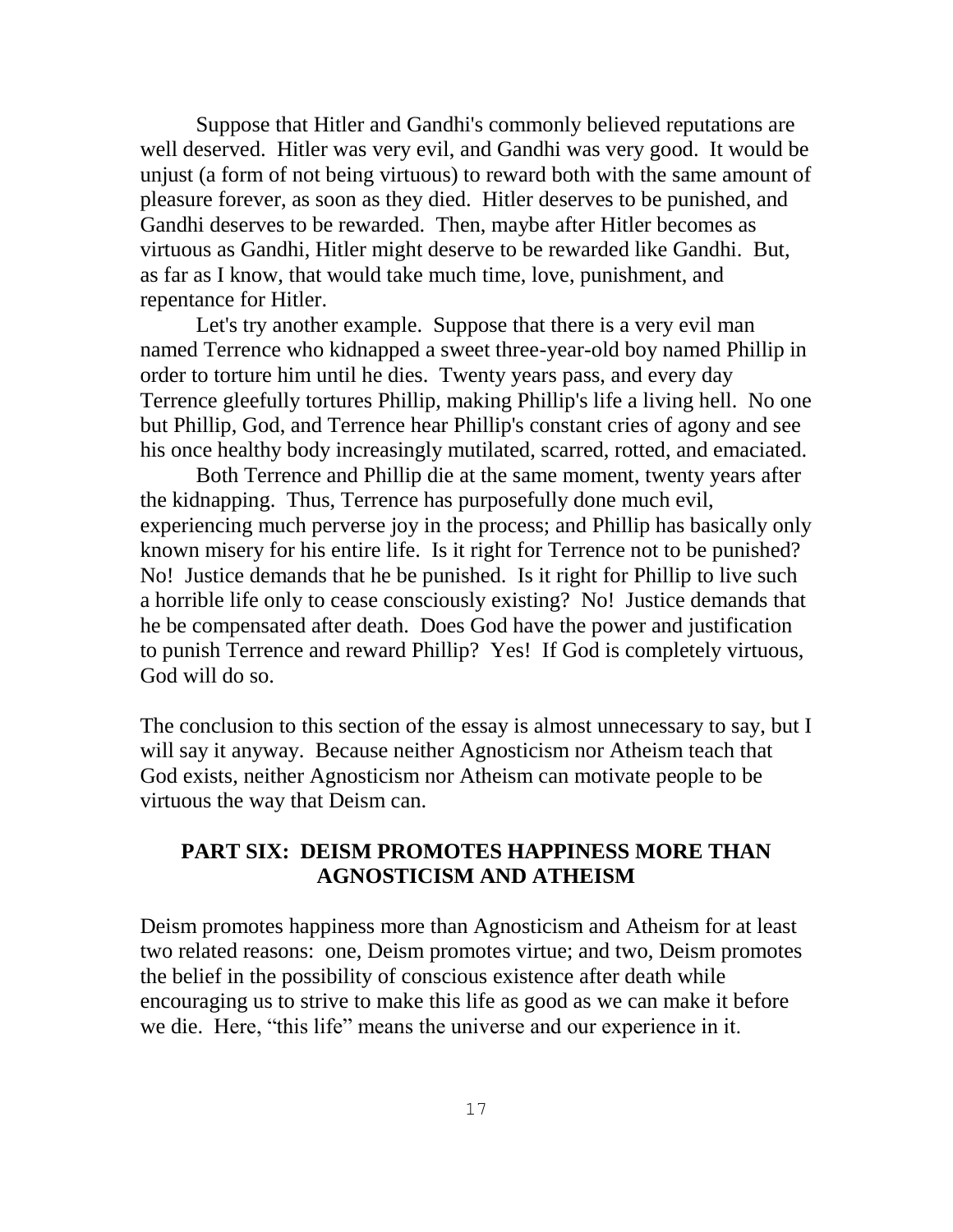As I recently explained, Deism promotes virtue because if God exists, true justice is likely. But why would virtue promote happiness? As I said before, virtue means doing what is good. Good means treating living creatures the way that they should be treated. In most cases, creatures should be treated in the way that gives them the greatest amount of happiness. Happiness is the goal because, as far as I know, all creatures want to be happy or to be as close to happy as they are capable of. $6\,$  In fact, it can easily be argued that happiness (or being as close to happy as one is capable of) is the only thing that all creatures want.<sup>7</sup>

Refraining from theft and murder are virtuous deeds because theft and murder unjustly hurt others. Conversely, feeding a starving child and saving a drowning swimmer are virtuous deeds because they justly help others. People are hurt when they are made unhappy for some reason, be it mental or physical pain; and people are helped when they are made happy for some reason, be it mental or physical pleasure. So there is a causal relationship between virtue and happiness. In general, virtue increases happiness, and vice (the opposite of virtue) decreases happiness. Because Deism increases virtue, Deism increases happiness too.

Believing in conscious existence after death makes most people happier for at least two reasons. One, we want to keep living because we like living, at least to an extent; and two, we hope to have a much better life than we experience in this universe. Conscious existence after death is obviously a way to keep living, and it offers one the chance to have a much better life.

But there is a dangerous aspect to believing in conscious existence after death. Too often, those who believe in it do not work as hard as they should to make this life as good as it should be. Instead of improving their

i.

7 Some people might object here and ask, "What about humans who willingly sacrifice themselves for others, such as parents who willingly sacrifice themselves for their children or soldiers who willingly sacrifice themselves for their nation? Aren't they giving up their happiness for the happiness of others?" To learn my response to this criticism, read A5 near the end of this essay.

<sup>6</sup> Some people might object here and ask, "What about animals that humans" kill for food, like cows and chickens? They don't want to be killed and eaten." To learn my response to this criticism, read A4 near the end of this essay.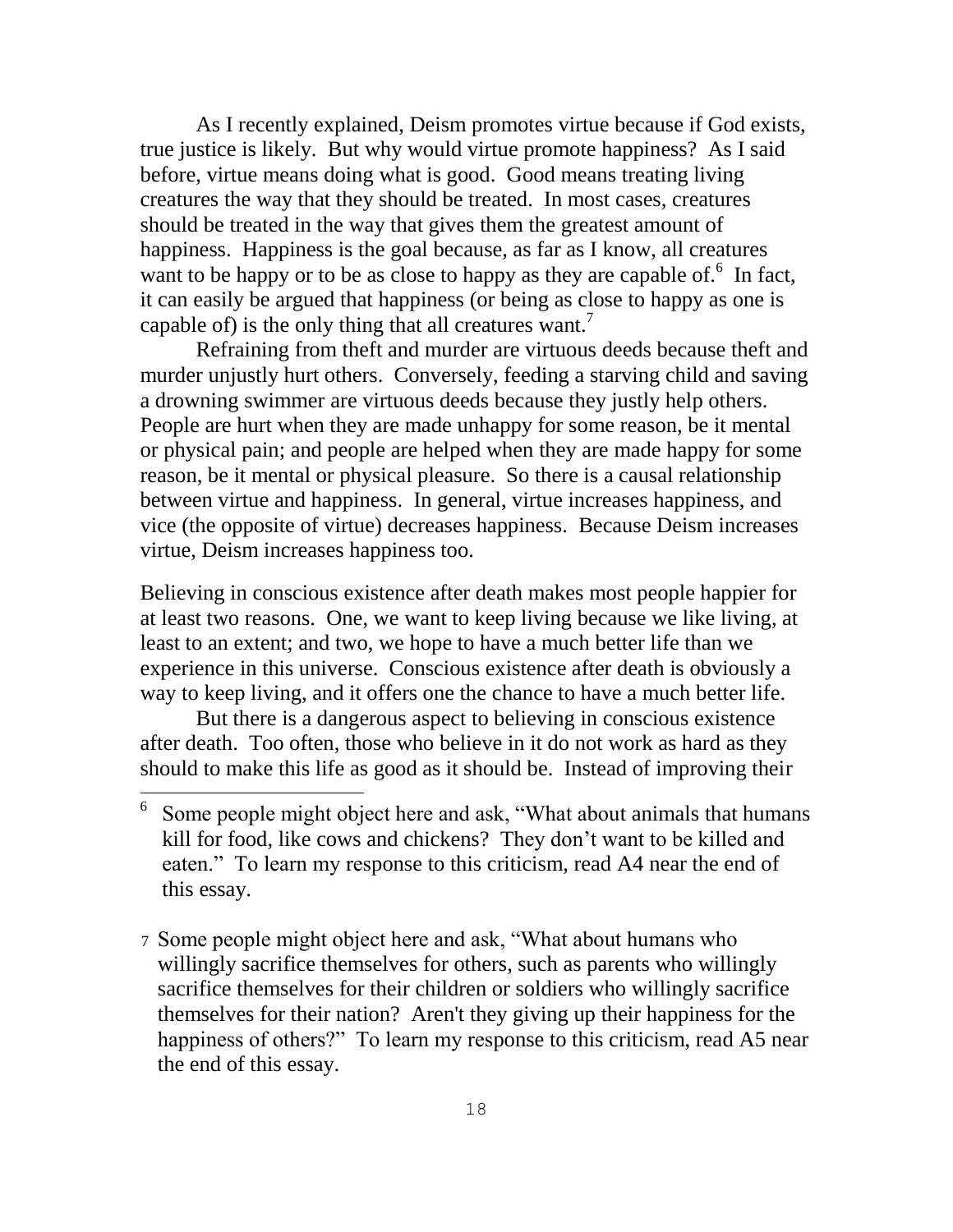societies, working conditions, moral character, and relationships, they are likely to say to themselves, "This life sucks. The next life should be much better. So instead of trying to fix things, I will just put up with my problems and wait for death."

Deism avoids this dangerous aspect by being honest and not asserting that there actually is conscious existence after death. Maybe there is, and maybe there isn't. However, most Deists agree that, whether there is or isn't, all people should work hard to make this life as good as it can be.

If there is conscious existence after death, relatively virtuous humans are likely to be rewarded because they worked hard to help themselves and others. In other words, they are true heroes, and true heroes deserve to be rewarded. Furthermore, if there is conscious existence after death, relatively evil humans are likely to be punished because they chose to selfishly hurt others more often than not. In other words, they are true villains, and true villains deserve to be punished.

But what if there is no conscious existence after death? What if we die, and that is basically the end of our thoughts, memories, and feelings our unique personality forever gone? Being virtuous is still the best way to be because, simply speaking, we will have made this life as good as we could make it. Doing so benefited us when we lived and those we left behind when we died.

## **PART SEVEN: THE CONCLUSION OF THE MAIN PART OF THIS ESSAY**

We just spent much time and effort determining what the best theology is, but why did we bother? In other words, why does it matter what the best theology is?

There are currently billions of people on this planet, and it seems that no two of them believe in exactly the same things about every issue. Thus, all of them live by their own personal philosophies or unique interpretations of their religion. One of the foundations of all well-developed personal philosophies and religions is the answer to this question: Does God exist? So the answer to this question is very important to us humans.

What we believe influences what we think, and what we think influences how happy we are and what we do. Thus, one's theology has a large impact on one's happiness and deeds. The better the theology, the happier the person and the kinder the deeds.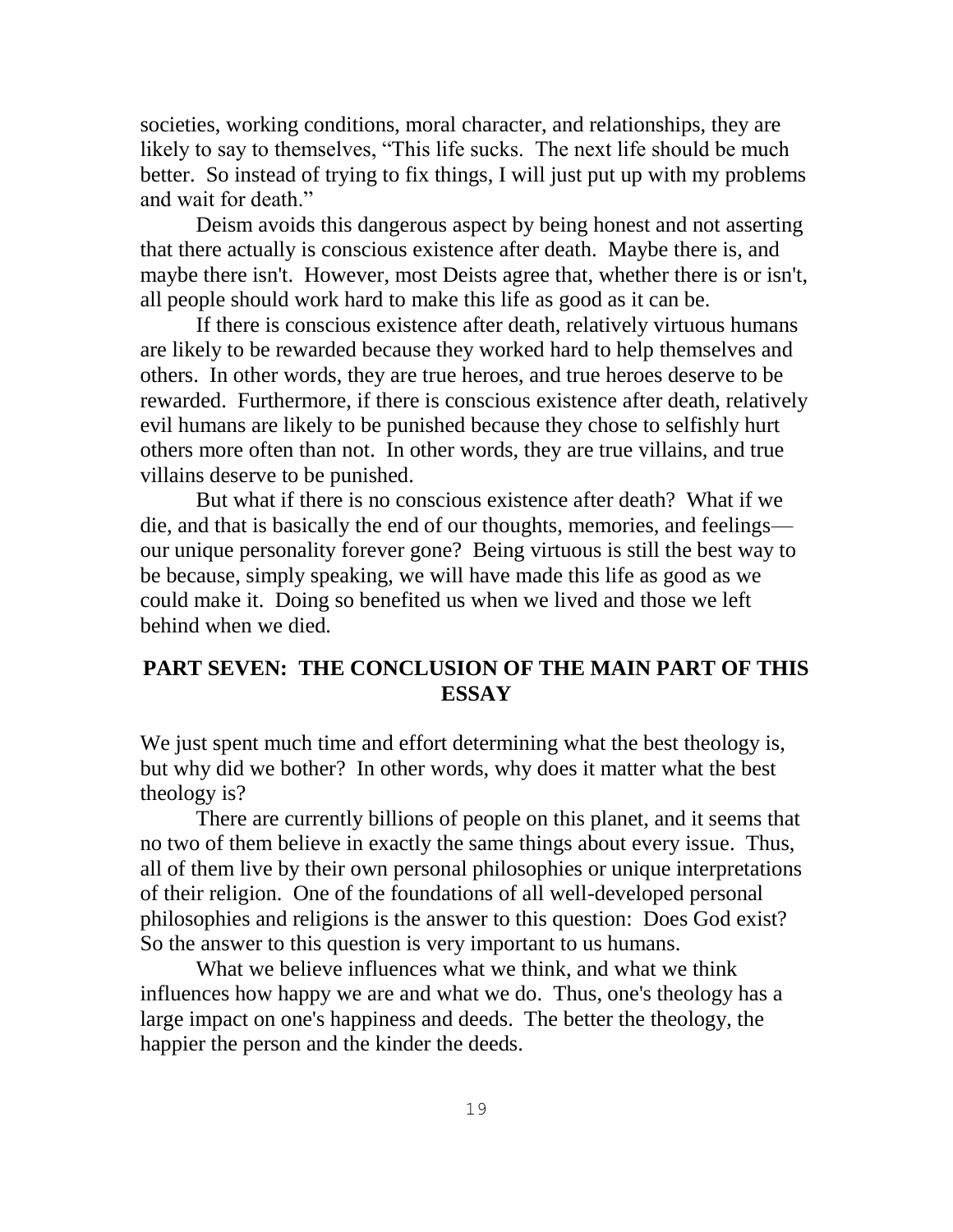All of us have to believe something about God, so we all have to choose a theology. To paraphrase an excellent song by the rock band Rush, "If we choose not to decide, we still have made a choice." The question is, Which theology will we choose to believe? If we choose Deism, we can have the best of every theology while avoiding the worst. Like those who believe in many faith-based theologies, we can believe that God exists and is completely good, and that there will be conscious existence and true justice after death.<sup>8</sup> And like Agnostics and Atheists, we can still be completely honest and reasonable. We don't have to sacrifice our honesty or reason to believe in the aforementioned hopeful doctrines.

There have been many virtuous and wise people throughout human history who have chosen Deism, whether they used the word Deism to describe their theology or not—people such as Plato, Cicero, Leonardo da Vinci, Voltaire, Benjamin Franklin, Thomas Paine, Ethan Allan, Thomas Jefferson, Abraham Lincoln, Charles Darwin (at least for awhile), Mark Twain, and Albert Einstein. Think about how much better the world is because of their contributions. Now imagine how much better the world would be if the majority of humanity voluntarily chose to become Deists. It can, and it should, happen!

If you are not a Deist already, please consider becoming one. All you have to do is base all your beliefs on reason and conclude that God exists or at least probably exists. And if you want to learn more about Deism, visit [www.deism.com](http://www.deism.com/) or email me at [jayson@deism.com.](mailto:jayson@deism.com) May reason prevail!

<sup>8</sup> Some people might object here and ask, "What if God is too powerless or ignorant to give us conscious existence and true justice after death?" To learn my response to this criticism, read A6 near the end of this essay.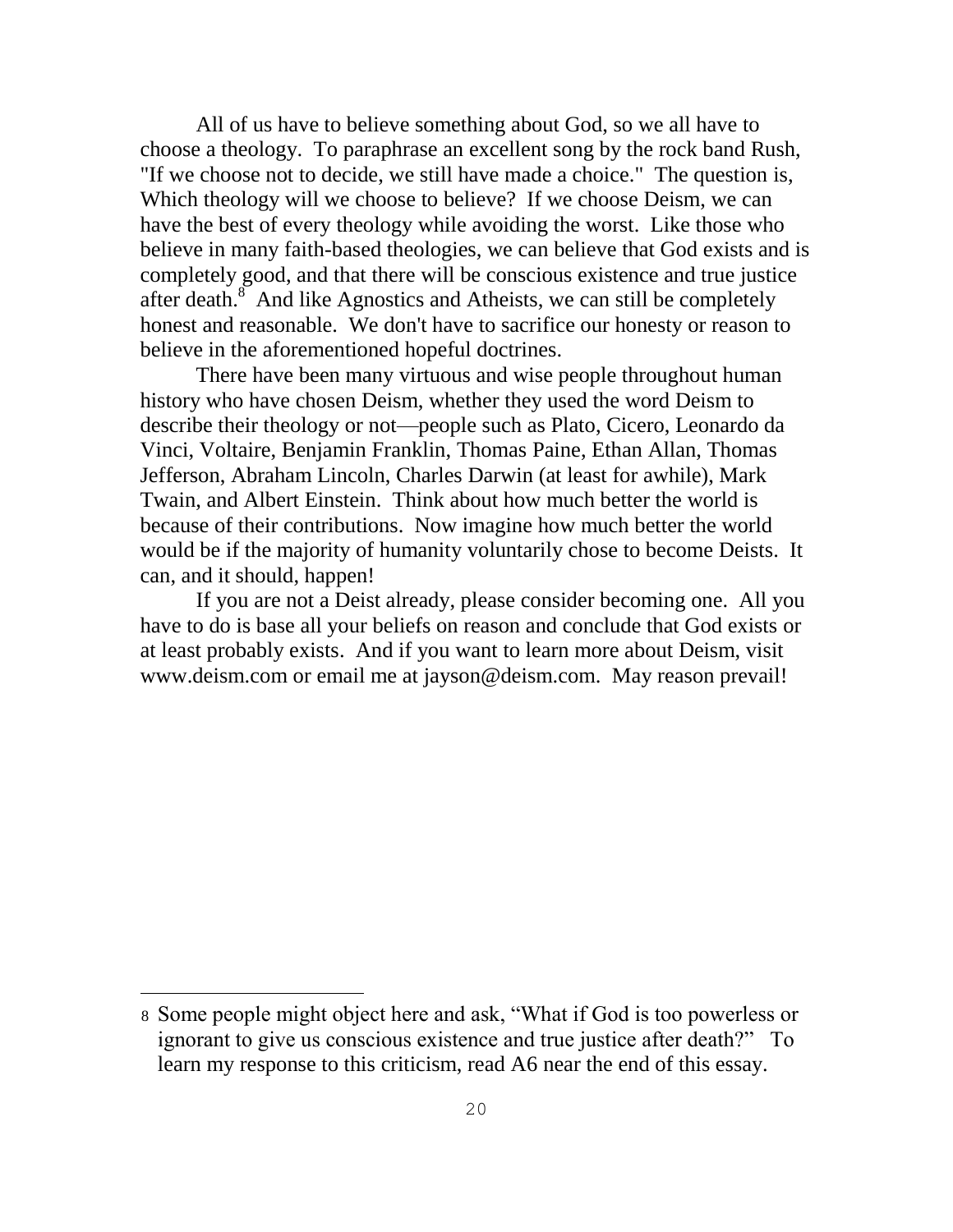#### **PART EIGHT: QUESTIONS AND ANSWERS**

Q1: Wasn't there once a Cult of the Supreme Being in revolutionary France that was a reason-based theology, and didn't it have something to do with the Reign of Terror?

A1: "The Cult of the Supreme Being . . . was a form of deism established in France by Maximilien Robespierre during the French Revolution. It was intended to become the state religion of the new French Republic. . . . Robespierre believed that reason is only a means to an end, and the singular end is virtue. He sought to move beyond simple deism (often described as Voltairean by its adherents) to a new and, in his view, more rational devotion to the godhead. The primary principles of the Cult of the Supreme Being were a belief in the existence of a god and the immortality of the human soul. Though not inconsistent with Christian doctrine, these beliefs were put to the service of Robespierre's fuller meaning, which was a type of civic-minded, public virtue he attributed to the Greeks and Romans. This type of virtue could only be attained through active fidelity to liberty and democracy. Belief in a living god and a higher moral code, he said, were 'constant reminders of justice' and thus essential to a republican society" ("Cult of the Supreme Being"). $9$ 

The Reign of Terror was a very violent period in French history that lasted from September 5, 1793, to July 28, 1794. Between 16,000 to 40,000 French were killed. It ended in a coup in which several leaders of the Reign of Terror were executed, including Robespierre ("Reign of Terror").

So, yes, there once was a Cult of the Supreme Being in revolutionary France that was a reason-based theology, which did have something to do with the Reign of Terror. However, as I understand it, the Cult of the Supreme Being, compared with the Cult of Reason which it replaced, did not instigate as much bloodshed. In fact, it enabled Theists in France to openly express their belief in God. Sadly, many French did die after the Cult of the Supreme Being became the official religion of the land. However, those deaths were more likely to be politically, rather than religiously, motivated.

<sup>9</sup> I made some minor changes to this quotation so that it would be more logical and easier to understand.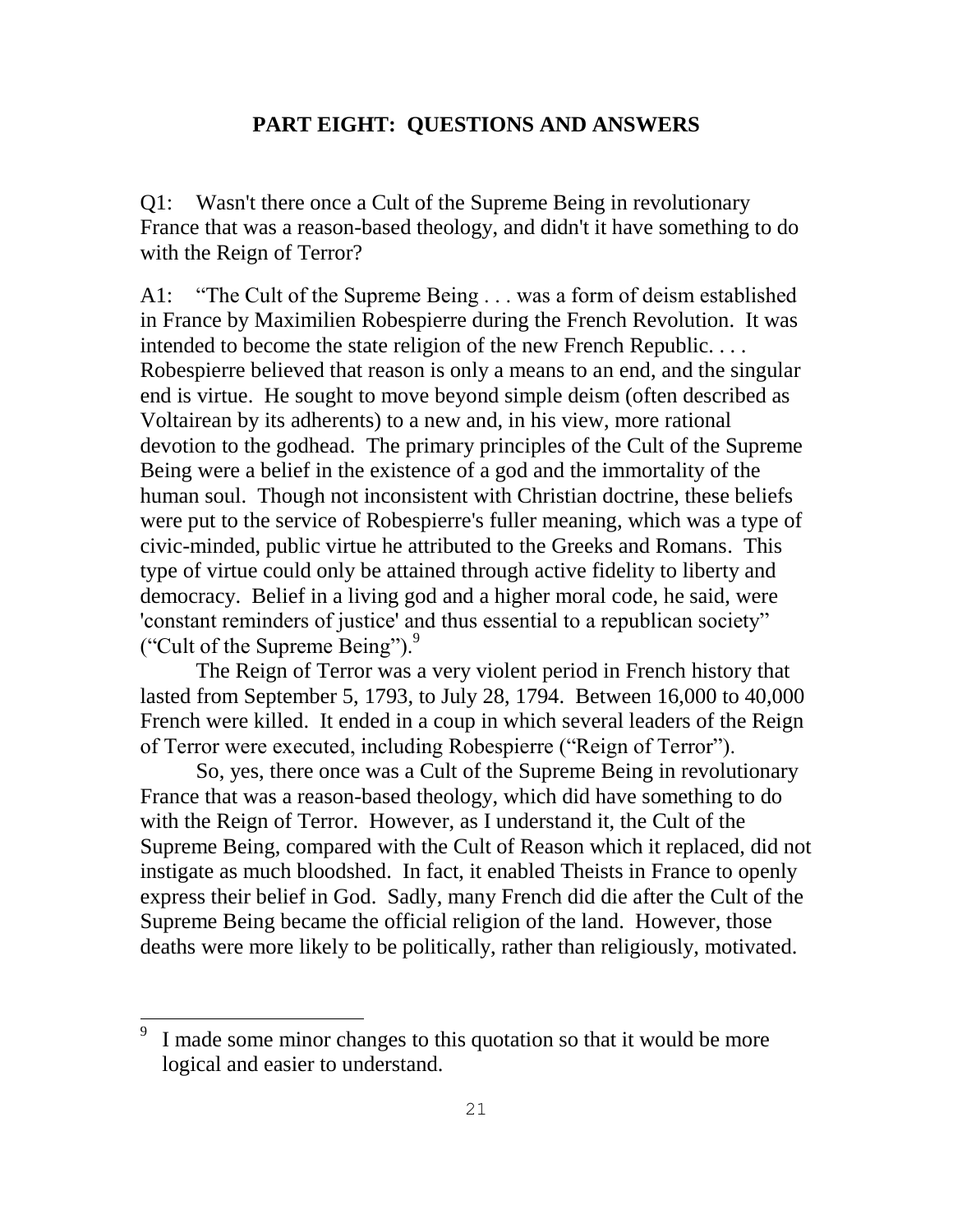That having been said, I deplore large-scale executions and the marriage of religion and government. When thousands of citizens are being executed, chances are that the government is being very unjust and unnecessarily violent. Such was the case of the French First Republic.

Also, all people should be allowed to worship whoever they want, including no one. They should not be compelled by their government to adopt a religious belief or practice. As the French First Republic proved yet again, when a government adopts a certain religion, it unjustly uses its power to promote that religion. That is why a government should be forever and completely religiously neutral.

The problem with the Cult of Reason was that it was a government religion that citizens were forced to adopt, rather than just one of all religions that citizens could freely choose. The problem was not that Deism is flawed or inherently violent. Deism is definitely not inherently violent, and, as far as I know, it is not flawed in any way. That was a time of great social upheaval in France, and after centuries of oppression, much of the nation wanted bloody revenge. So Deism is not to blame for any of the bloodshed, although some Deists, such as Robespierre, were.

In fact, one of the most famous Deists in history, Thomas Paine, was imprisoned by the French First Republic largely because he vocally opposed capital punishment in general and revenge killings in particular ("Thomas") Paine"). While languishing in jail, Paine got so sick that he almost died and barely avoided being executed himself.

Q2: What should you do if you still disagree with this essay's definition of Deism, Agnosticism, and/or Atheism?

A2: In case you still disagree with this essay's definition of Deism, Agnosticism, and/or Atheism, please do the following: Throughout this essay, mentally replace the word Deism with Shmeism, Agnosticism with Shmegnosticism, and/or Atheism with Shmatheism. Shmeism means the same thing or almost the same thing as Deism, Shmegnosticism means the same thing or almost the same thing as Agnosticism, and Shmatheism means the same thing or almost the same thing as Atheism.

In short, I will invent new words for you, because I want to express ideas here without getting sidetracked by pointless debate over the meaning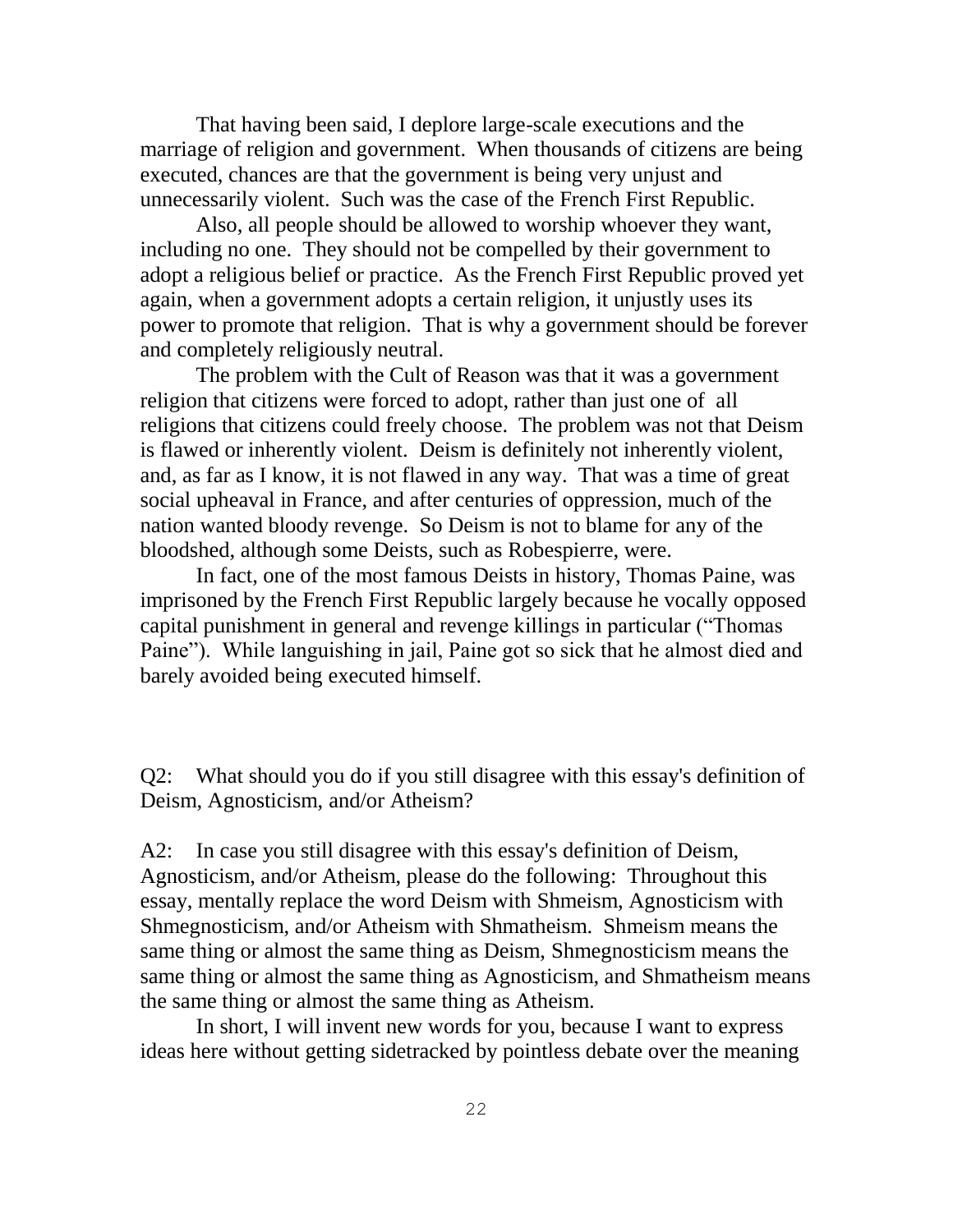of a word or words. Is it possible for a human to base all of his or her beliefs on reason, even her or his theological beliefs? Yes. It is difficult but yes. And is it possible for a human to do that and conclude that God exists, or at least probably exists? Yes, such a person is a Deist or a Shmeist, and his or her theology is Deism or Shmeism. Take your pick.

In case I haven't made myself clear yet, is it possible for a human to base all of her or his beliefs on reason and to conclude that he or she cannot conclude if God exists or not? Yes, such a person is an Agnostic or a Shmagnostic, and her or his theology is Agnosticism or Shmegnosticism. Take your pick. Lastly, is it possible for a human to base all of his or her beliefs on reason and to conclude that God does not exist, or at least probably does not exist? Yes, such a person is an Atheist or a Shmatheist, and her or his theology is Atheism or Shmatheism. Take your pick.

Q3: Why is it more likely that there is only one God rather than two or more Gods, and where did God come from?

A3: One reason that monotheism is probably correct is that everything came from something except the first cause. I hate to repeat myself, but once again consider a human—me—for example. What caused me to exist? Here is the probable chain of events as I understand them: I am a human who came from other humans, and the first humans came from apes, and the first apes came from some other kind of mammal, and the first mammal came from a reptile, and the first reptile came from an amphibian, and the first amphibian came from a fish, and the first fish came from some other kind of multi-celled aquatic creature, and the first multi-celled aquatic creature came from a single-celled aquatic creature, and the first singlecelled aquatic creature came from the Earth, and the Earth came from a nebula, and the nebula came from the galaxy, and the galaxy came from the Big Bang. Eventually, there had to be one thing that always existed, and from that one thing came all other things. There had to be a first cause because it seems impossible for the process of cause and effect to have gone on forever in the past. This fact indicates that there is just one God. God is the first cause.

A second reason to believe that there is only one God is this: Simply speaking, we know that at least one God exists because the universe exists, and it should only take one God to create the universe. Since we have much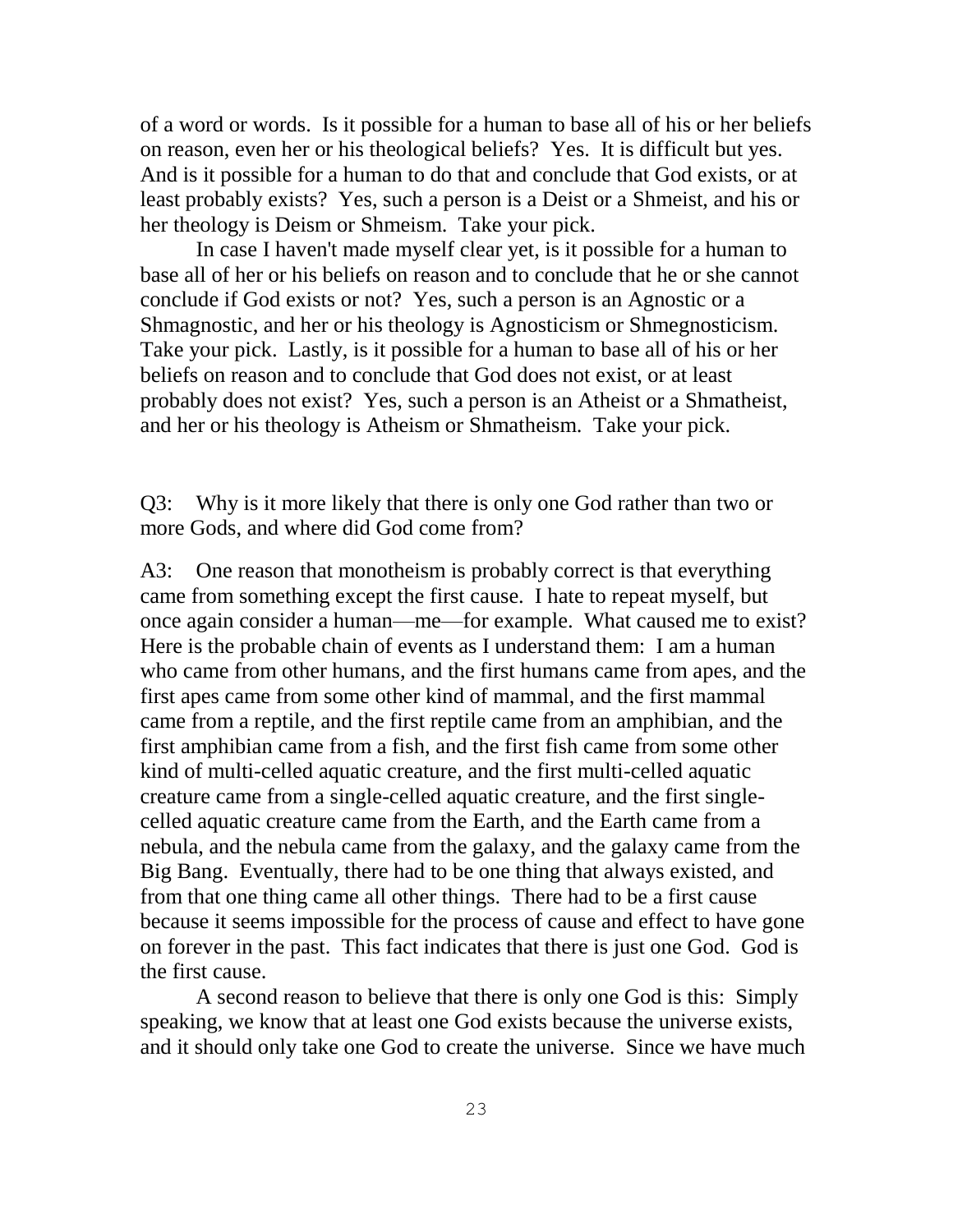evidence that one God exists but do not have much, if any, evidence that two or more Gods exist, we should believe that just one God exists.

A third reason to believe that there is only one God has to do with the answer to the question, Where did God come from? Some Atheists correctly argue that it is not very likely that the first thing that existed was a being who was capable of creating the universe. I have a response to this objection, though. Probably many Deists would disagree with my hypothesis, but it is still consistent with Deism. I hypothesize that the first thing that existed was some inanimate stuff—perhaps matter, perhaps energy, perhaps both. I don't know for sure, so I will call it stuff. Then, through a process similar to evolution on this planet, this stuff developed life, then intelligence, then virtue, and then extreme intelligence and virtue. Once it reached this stage, it was capable of creating the universe. This stuff was and is God. So God always existed, but God has changed.

A likely objection here is that Atheism implies that plant and animal life evolved by itself from inanimate stuff. We know that plants and animals exist, but we do not know that God exists. So why should we believe that God just evolved from inanimate stuff when we can just believe that plants and animals evolved by themselves from inanimate stuff? I admit that it is very unlikely that the first thing that existed was an all-powerful being who could create the universe, but I also insist that it is equally unlikely that the universe, which includes all the creatures in the universe, created itself. The universe consists of more than a trillion amazing things. God is just one amazing thing—for lack of better words. It is much more likely that the one amazing thing developed naturally and then created the trillion amazing things, than the trillion amazing things developed naturally by themselves.

God probably evolved and created life on planet Earth to evolve like God did, not in the exact way but a similar way. We humans might never create a universe. However, we did evolve from lifeless stuff and, later, creatures with little or no intelligence and virtue. Compared to many of our ancestors, we humans are much more like God; and if our species keeps evolving as it has been, our distant descendants will be much more like God than us. A work of art always teaches us something about its artist, and God is the artist of the universe. The universe teaches us that God is dynamic and likes evolution.

If my hypothesis that God evolved from lifeless stuff is correct, then the development of one God was unlikely. It was just an extreme coincidence like a lightning bolt haphazardly hitting a target in the bull's-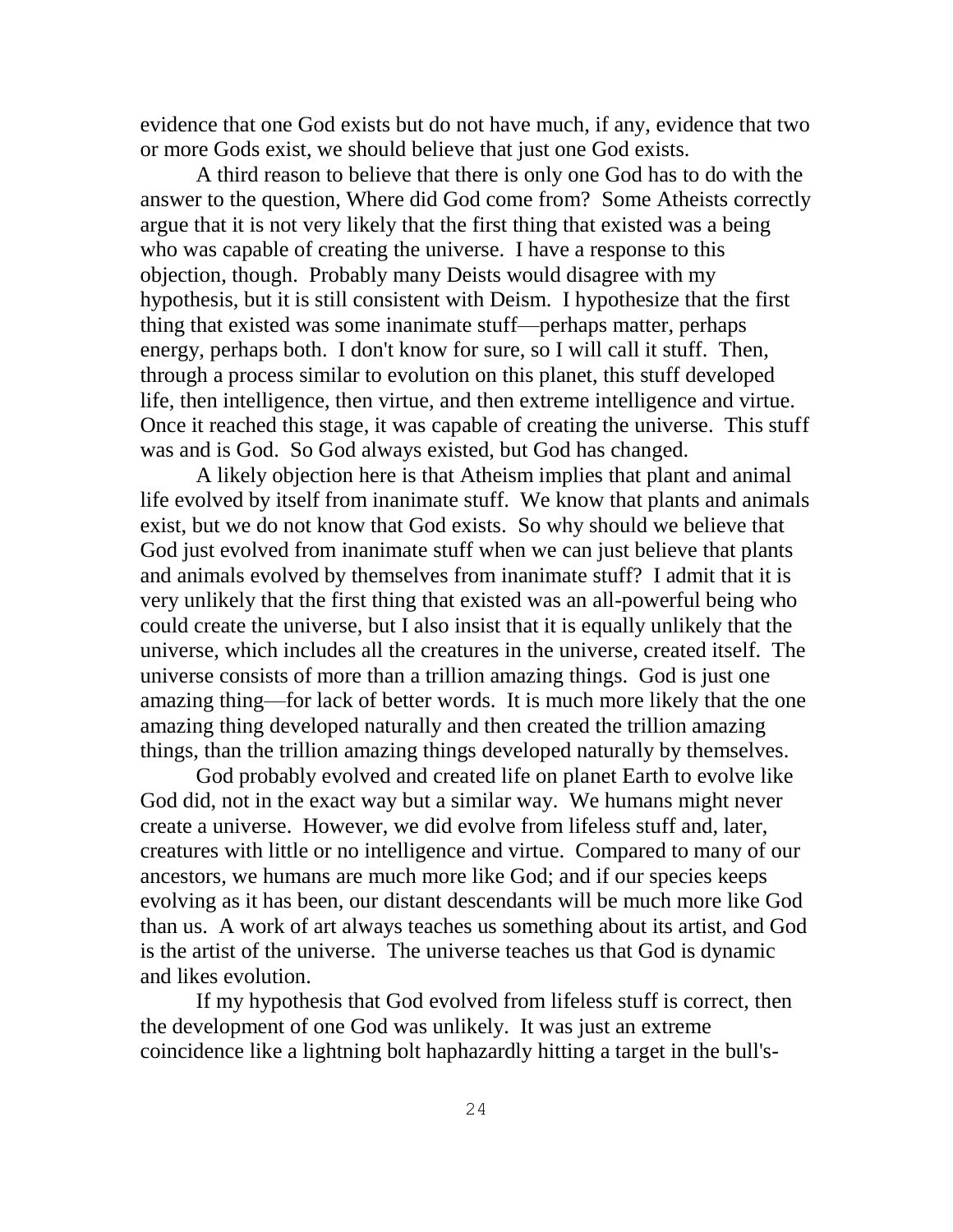eye. The development of two or more Gods within the same amount of time, thus, seems even more unlikely, like two or more separate lightning bolts hitting a target in the bull's-eye at the same time. This indicates that there is probably only one God.

At this point, you might be thinking, *Well, maybe one God developed from the lifeless stuff and then waited a trillion years or so for another God to develop from lifeless stuff. After that, the two Gods created the universe together.* It is possible, and I guess that one could be a Deist and a polytheist. However, what is a better analogy concerning the relationship between God (or the Gods) and the universe: a brain and a thought, or a sculptor and a clay vase?

If it is a brain and its thought, there probably is only one God because each brain that I know of works by itself to think its thought. If it is a sculptor and a clay vase, maybe there is more than one God because a clay vase can have more than one sculptor.

I favor the brain and thought analogy because, as far as I know, more things are created by brains than by hands. In other words, we humans, and perhaps all thinking creatures, create more ideas than creative objects. We create many ideas and then use just some of those ideas to make creative objects.

An object is something that can be perceived by at least one of the five senses: seeing, hearing, touching, tasting, and smelling. So a creative object is an object that a creature purposefully makes that expresses a creature's idea. An idea is that which comes into existence in a mind as a product of mental activity. Paintings, sculptures, and written poems are examples of creative objects. Every day, I think many ideas, yet I sometimes go whole days without producing an object that shows any creativity.

Q4: What about animals that humans kill for food, like cows and chickens? They don't want to be killed and eaten.

A4: In most cases, we should allow animals to live for at least three reasons: God bothered to create them, they are our siblings because God is ultimately the parent of all creatures, and they can feel pleasure and pain.

However, I am convinced that it is sometimes good for humans to kill some animals to feed themselves and/or others, defend themselves and/or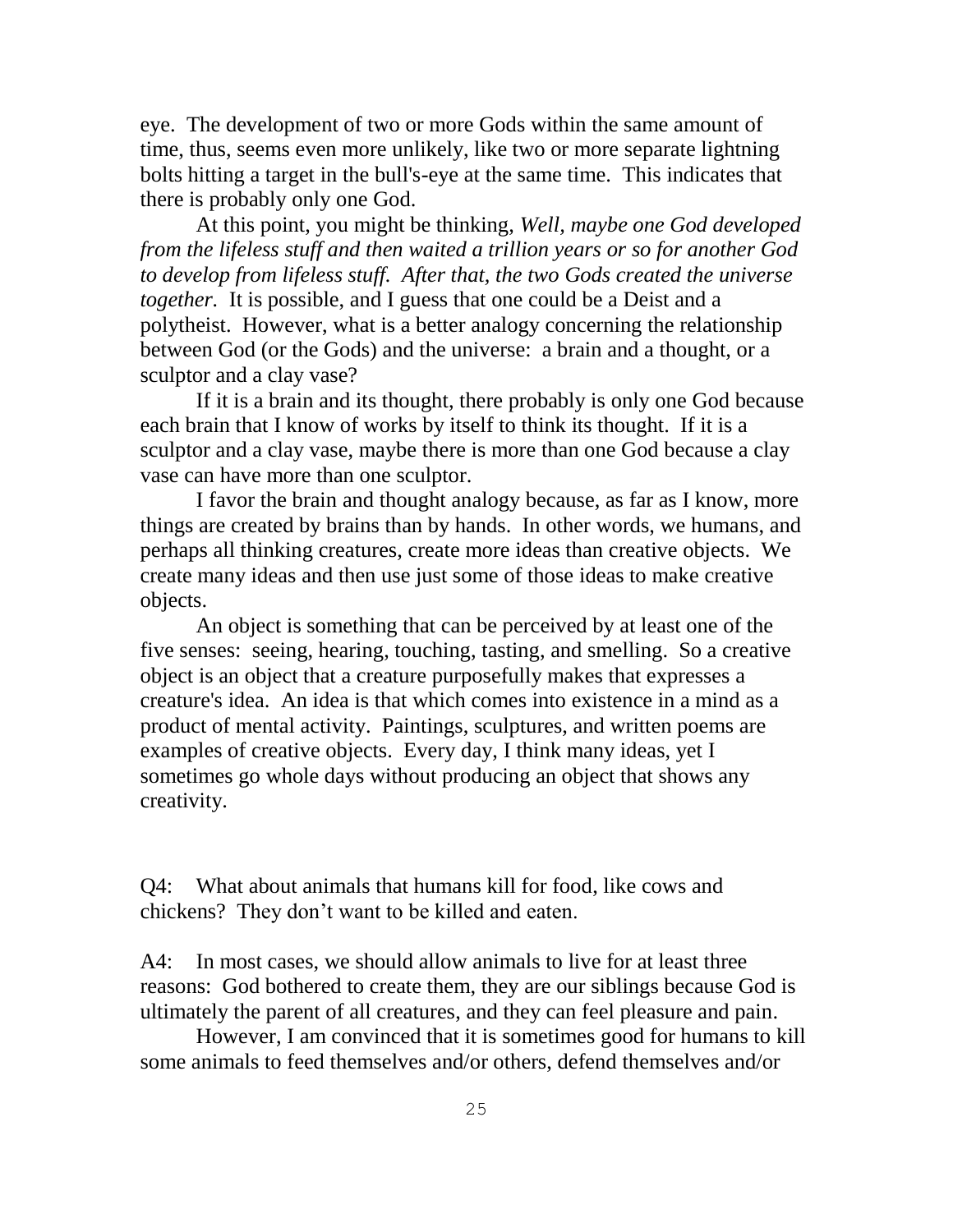others, build worthwhile structures, and obtain helpful natural resources. We humans are designed by God through evolution to kill and eat animals, so God obviously doesn't mind us doing these things to stay alive. If God didn't want us to kill animals for food, God would have made us be like plants, which make their own food from non-living things, specifically sunshine, soil, and water.

As for defending ourselves and/or others, building worthwhile structures, and obtaining helpful natural resources, God has made this life a game of survival of the fittest. Sometimes we have a choice: kill an animal or let that animal hurt us or someone else we love. Sometimes we have a choice: kill an animal or don't build a worthwhile structure. Sometimes we have a choice: kill an animal or don't obtain helpful natural resources. If we are to survive and thrive, in many cases, we must choose to kill an animal to defend, build, and obtain.

Tragically, this is how God has decided to create the universe. In many cases, it is either our survival and happiness or theirs. However, this does not give us permission to murder or torture animals. When we choose to kill animals, we should kill them for a good reason, and we should kill them as quickly and painlessly as possible. As I said before, God bothered to create them, they are our siblings, and they can feel pleasure and pain.

Q5: What about humans who willingly sacrifice themselves for others, such as parents who willingly sacrifice themselves for their children or soldiers who willingly sacrifice themselves for their nation? Aren't they giving up their happiness for the happiness of others?

A5: I am not saying that happiness is the only thing that all creatures want. Maybe it is, and maybe it isn't. I don't know. What I am saying is that even such humans might willingly sacrifice themselves for their own happiness. They probably feel happy sacrificing themselves because they are doing what they believe is good, they are not doing what they believe is evil, and they are helping those and/or the cause that they love.

In case you are wondering about how these assertions relate to altruism, read the following from *Wikipedia*: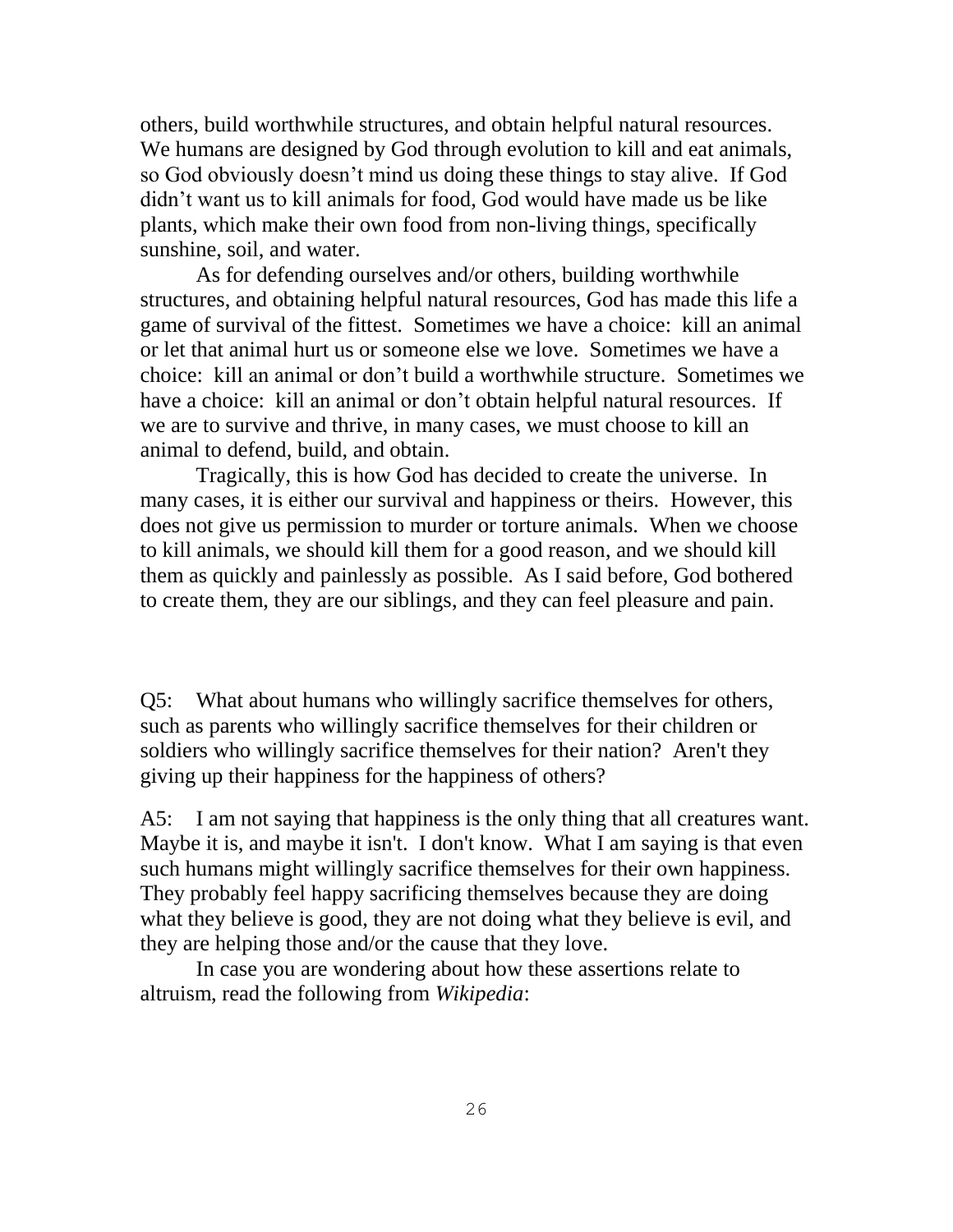―Altruism . . . is the renunciation of the self, and an exclusive concern for the [welfare](http://en.wikipedia.org/wiki/Quality_of_life) of others. It is a traditional [virtue](http://en.wikipedia.org/wiki/Virtue) in many cultures, and a core aspect of various religious traditions, though the concept of 'others' toward whom concern should be directed can vary among religions. Altruism is the opposite of [selfishness.](http://en.wikipedia.org/wiki/Selfishness)

―Altruism can be distinguished from feelings of [loyalty](http://en.wikipedia.org/wiki/Loyalty) and [duty.](http://en.wikipedia.org/wiki/Duty) Altruism is a motivation to provide a value to a party who must be anyone but the self, while duty focuses on a moral obligation towards a specific individual (for example, a [god,](http://en.wikipedia.org/wiki/God) a [king\)](http://en.wikipedia.org/wiki/Monarch), or collective (for example, a [government\)](http://en.wikipedia.org/wiki/Government). Some individuals may feel both altruism and duty, while others may not. Pure altruism is giving up a value (a reward or benefit) with no expectation of any compensation or benefits, either direct, or indirect (for instance from recognition of the giving). . . .

"In the science of [ethology](http://en.wikipedia.org/wiki/Ethology) (the study of animal behavior), and more generally in the study of [social evolution,](http://en.wikipedia.org/wiki/Social_evolution) altruism refers to behavior by an individual that increases the [fitness](http://en.wikipedia.org/wiki/Fitness_(biology)) of another individual while decreasing the fitness of the actor. Researchers on altruistic behaviors among animals have been ideologically opposed to the sociological social [Darwinist](http://en.wikipedia.org/wiki/Social_Darwinism) concept of the 'survival of the fittest', under the name of 'survival of the nicest'  $\dots$ .

―Theories of apparently altruistic behavior were accelerated by the need to produce theories compatible with evolutionary origins. Two related strands of research on altruism have emerged out of traditional evolutionary analyses, and from [game theory](http://en.wikipedia.org/wiki/Game_theory) respectively.

―Some of the proposed mechanisms are:

- [Reciprocal altruism](http://en.wikipedia.org/wiki/Reciprocal_altruism)
- Selective investment theory–a theoretical proposal for the evolution of long-term, high-cost altruism
- [Sexual selection,](http://en.wikipedia.org/wiki/Sexual_selection) in particular, the [handicap principle](http://en.wikipedia.org/wiki/Handicap_principle)
- **[Reciprocity](http://en.wikipedia.org/wiki/Reciprocity_(social_psychology))**  $\bullet$ 
	- o Direct reciprocity (repeated encounters)
	- o Indirect reciprocity (for example, [reputation\)](http://en.wikipedia.org/wiki/Reputation)
	- o Strong reciprocity
	- o Pseudo-reciprocity
- [Kin selection](http://en.wikipedia.org/wiki/Kin_selection) $\bullet$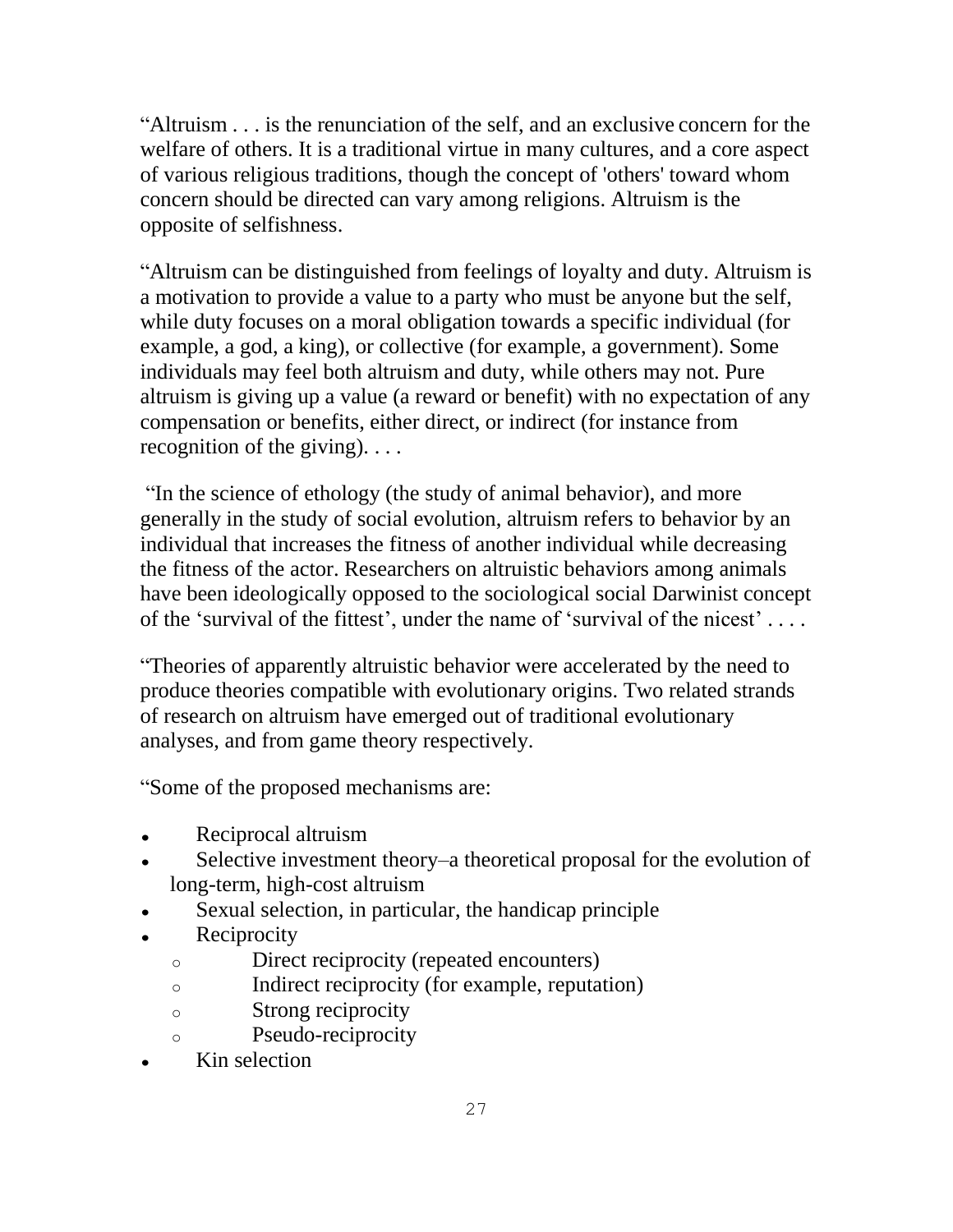―. . . An interesting example of altruism is found in the cellular [slime](http://en.wikipedia.org/wiki/Slime_mould)  [moulds,](http://en.wikipedia.org/wiki/Slime_mould) such as *[Dictyostelium](http://en.wikipedia.org/wiki/Dictyostelid) mucoroides*. These protists live as individual [amoebae](http://en.wikipedia.org/wiki/Amoebae) until starved, at which point they aggregate and form a multicellular fruiting body in which some cells sacrifice themselves to promote the survival of other cells in the fruiting body. Social behavior and altruism share many similarities to the interactions between the many parts (cells, genes) of an organism . . . .

―A study by [Samuel Bowles](http://en.wikipedia.org/wiki/Samuel_Bowles_(economist)) at the [Santa Fe Institute](http://en.wikipedia.org/wiki/Santa_Fe_Institute) in [New Mexico,](http://en.wikipedia.org/wiki/New_Mexico) US, is seen by some as breathing new life into the model of [group selection](http://en.wikipedia.org/wiki/Group_selection) for altruism, known as 'Survival of the nicest'. Bowles conducted a genetic analysis of contemporary foraging groups, including [Australian aboriginals,](http://en.wikipedia.org/wiki/Australian_aboriginals) native [Siberian](http://en.wikipedia.org/wiki/Siberian) [Inuit](http://en.wikipedia.org/wiki/Inuit) populations and indigenous tribal groups in Africa. It was found that [hunter-gatherer](http://en.wikipedia.org/wiki/Hunter-gatherer) bands of up to 30 individuals were considerably more closely related than was previously thought. Under these conditions, thought to be similar to those of the middle and upper [Paleolithic,](http://en.wikipedia.org/wiki/Paleolithic) altruism towards other group-members would improve the overall fitness of the group. This is however simply a form of [inclusive](http://en.wikipedia.org/wiki/Inclusive_fitness)  [fitness–](http://en.wikipedia.org/wiki/Inclusive_fitness)one vehicle helping other vehicles likely to contain the same genes.

―If an individual defends the group, risking death or simply reducing his reproductive fitness, genes that this individual shares with those he successfully defends (group members) would increase in frequency (thanks to his defense supporting their reproduction)." ("Altruism").  $^{10}$ 

So, altruism might be a product of evolution, designed to pass on the genes of one's tribe; and/or it might be a freewill virtuous choice for which the chooser deserves to be praised.<sup>11</sup> In the case of humans, I believe that most acts of altruism are a combination of evolutionary design and freewill virtuous choice.

 $10<sup>10</sup>$  I made some minor changes to this quotation so that it would be more logical and easier to understand.

 $11$  I am focusing here mainly on human altruism instead of examples of nonhuman altruism, because I know much more about and am much more interested in the former than the latter. I have studied human altruism as both an insider and an outsider. After all, I am a human living in a human society on a human-dominated planet.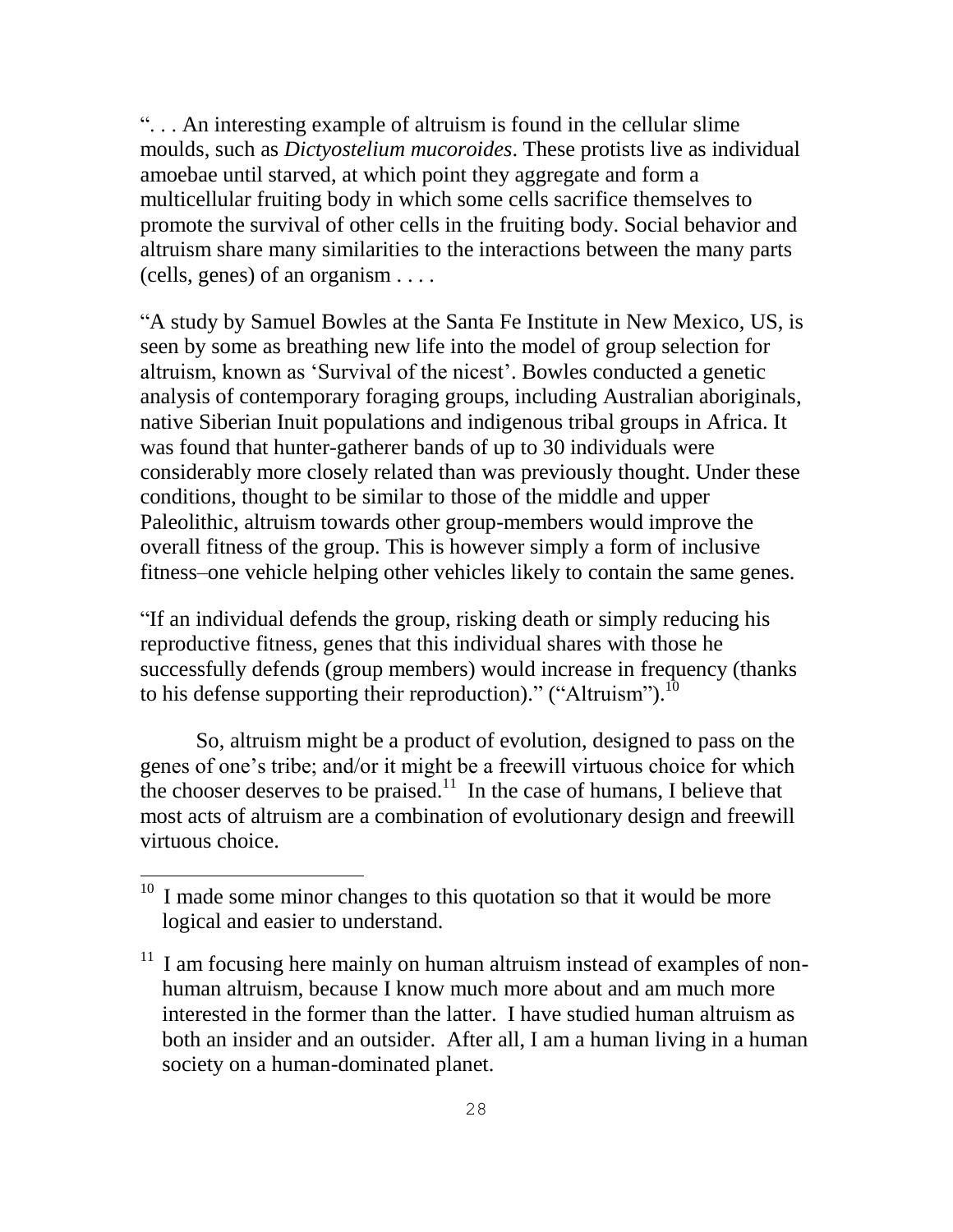Evolution is a proven fact that logically explains much about us altruistic creatures. Survival of the Fittest explains why most humans have at least adequate physical, emotional, and mental ability to survive and reproduce. And Survival of the Nicest explains, at least in part, why most humans are altruistic, at least from time to time. Thus, humans have evolved a natural ability, and in some cases a natural inclination, to be altruistic.

However, I also believe that God exists, is completely good, and allows all humans and animals to suffer and die. If all these beliefs are true, what is the purpose of this life for us humans? The most likely explanation is that God caused creatures like us to evolve in this life in order to teach and test us for the next life.

In this life, we have much opportunity to learn about both good and evil, and to frequently choose good over evil. We should only be rewarded or punished for our freewill decisions because only those are in our control. We should not be rewarded or punished for any other decisions, even the greatest act of biologically predetermined altruism or cruelty.

We humans have evolved the capacities to be altruistic, indifferent, and selfish. We also often have the ability to choose to use these capacities or not, and to even go against our natural inclinations. A man might have a strong inclination to avoid suffering and death, but might choose to rescue someone trapped in a burning building although the odds of the man burning alive are high. Likewise, a child drafted into an army in a brutal war might not want to torture and murder innocent people, but might choose to do so to avoid a horrible punishment.

Many things can be true at the same time, even paradoxical things. An act of altruism might be both a biological inclination and a freewill choice.

Q6: What if God is too powerless or ignorant to give us conscious existence and true justice after death?

A6: I am answering this question because an intelligent friend of mine said that God might be dead or might not even be aware that It created the universe. In the former case, God is too powerless to give us conscious existence after death; and in the latter case, God is too ignorant.

Both situations are possible, but then again, almost everything is possible. The question is, What hypothesis is most probable?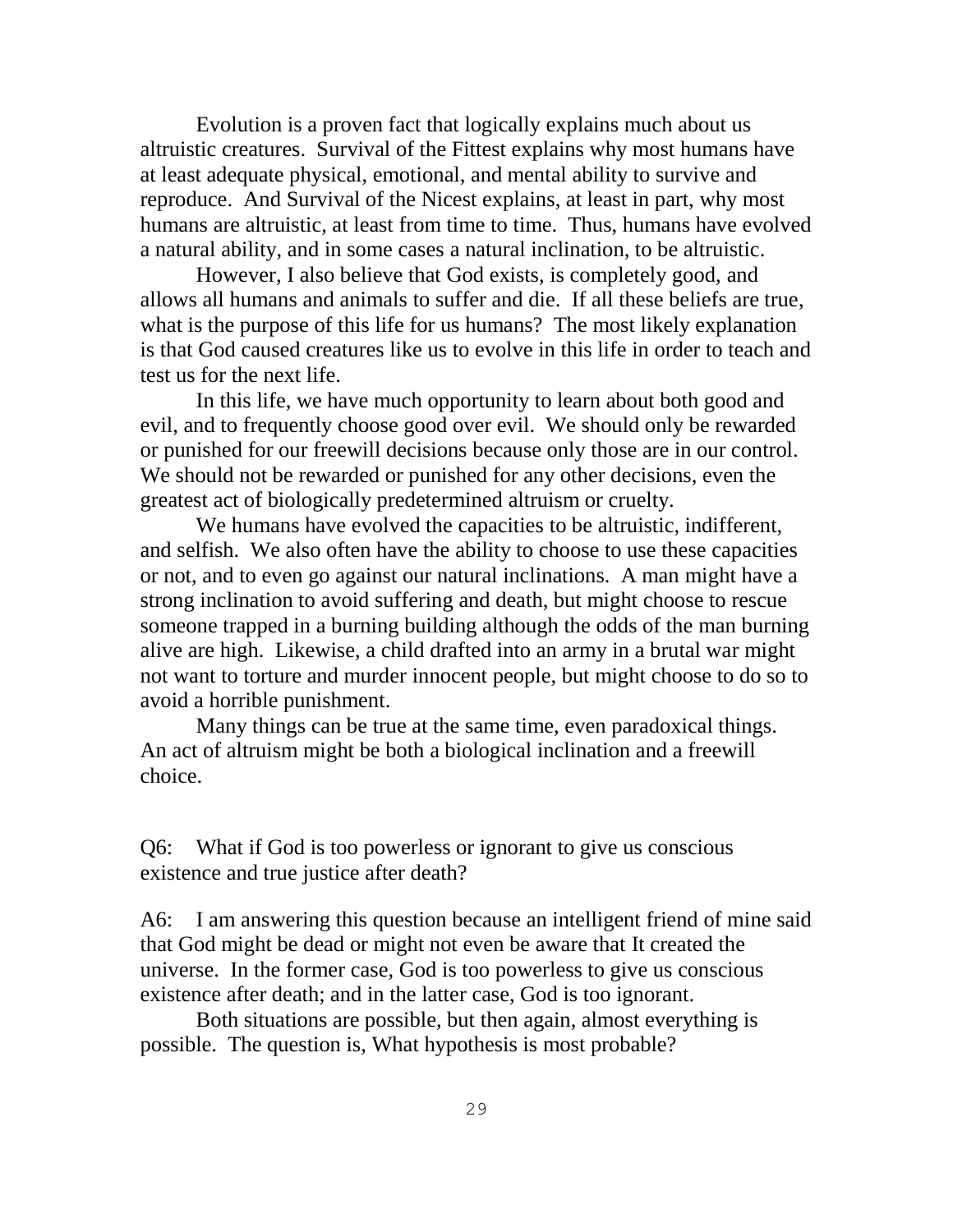Is it more probable that the being who created the entire universe and gave us the ability to wonder about conscious existence and true justice has the power to give us conscious existence and true justice after death or not? It is more probable that God has the power because God has already demonstrated that God is unimaginably powerful. Even if God is dead, which would be impossible if the universe is like a purposefully created and sustained thought in the brain of God, God could have and should have created a mechanism to give us conscious existence and true justice after death.

Is it more probable that God ignorantly created the universe as Aristotle believed or that God purposefully created the universe? The latter is more probable because the universe is more like a masterpiece of art than an accident. Masterpieces of art require much planning and work to create, and planning and work are purposeful activities.